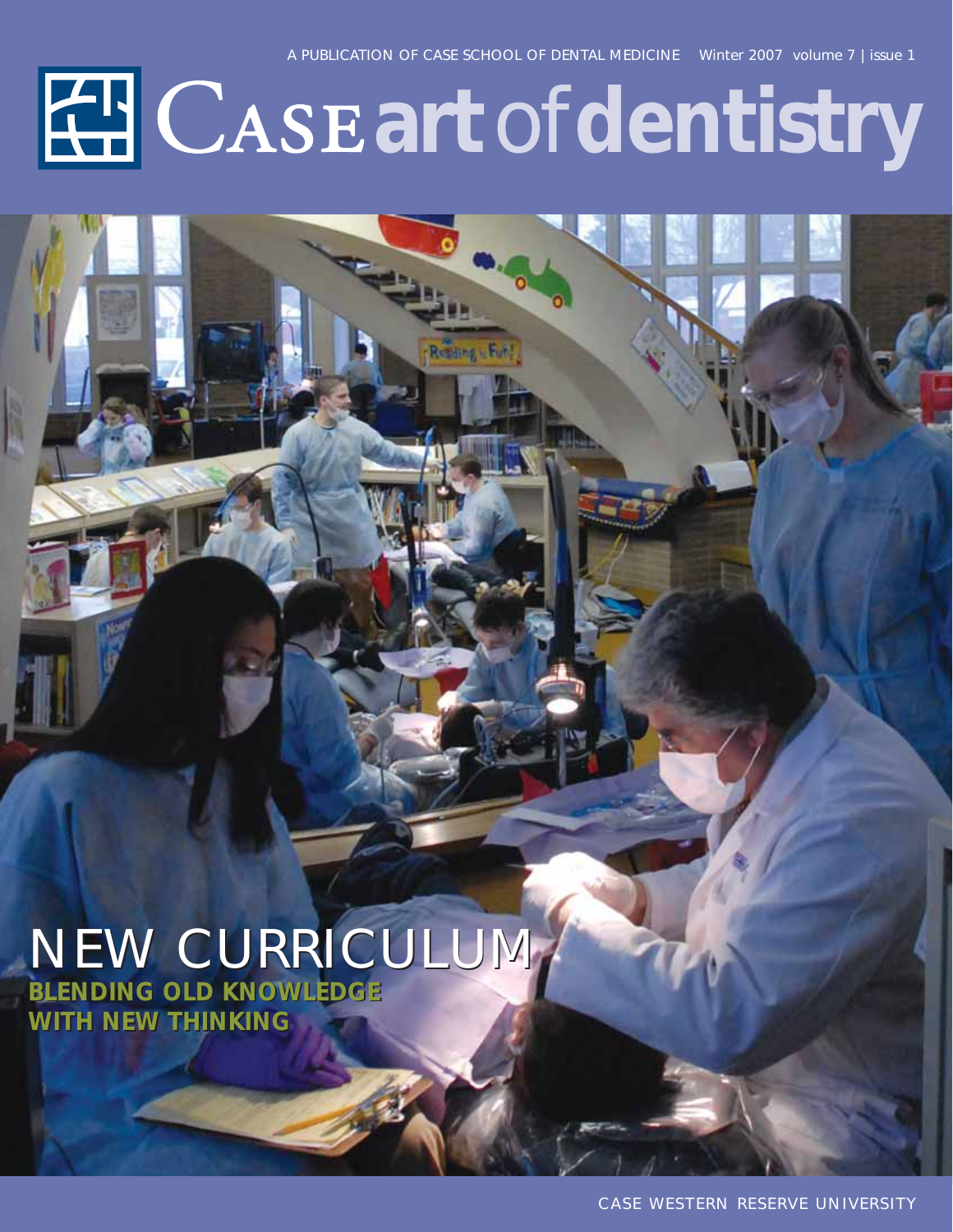#### TABLE OF CONTENTS

### THE ART OF **DENTISTRY**

Winter 2007 volume 7 I issue 1

#### **IN THIS ISSUE**

| The School of Dental Medicine Today $\dots\dots\dots\dots\dots\,.$                           |  |
|----------------------------------------------------------------------------------------------|--|
|                                                                                              |  |
| Feature: Volunteer Dentistry Overseas $\,\ldots\ldots\ldots\ldots\, 8$                       |  |
| Alumni Perspective: Ken Chance '79 $\dots\dots\dots\dots\dots$ $12$                          |  |
| Alumni Association President's Message 1 $3\,$                                               |  |
|                                                                                              |  |
| In Memoriam $\ldots \ldots \ldots \ldots \ldots \ldots \ldots \ldots \ldots \ldots \cdot 17$ |  |
| Faculty Spotlight: Louis Castellarin $\,\ldots\ldots\ldots\ldots\, 19$                       |  |
|                                                                                              |  |
|                                                                                              |  |
| Reunion Challenge 2006 $\dots\dots\dots\dots\dots\dots\dots\ 22$                             |  |
|                                                                                              |  |
|                                                                                              |  |
|                                                                                              |  |
|                                                                                              |  |

#### THE SCHOOL OF DENTAL MEDICINE

Jerold S. Goldberg, D.D.S. *Dean* (216) 368-3266 jerold.goldberg@case.edu

Heather M. Siegel *Executive Director of Development and Alumni Relations* heather.siegel@case.edu

Sara Y. Fields *Manager, Development and Alumni Relations* sara.fields@case.edu

Diana L. Coston *Department Assistant* diana.coston@case.edu

Office of Development and Alumni Relations Phone: (216) 368-3480 Toll free: (877) 468-1436 Fax: (216) 368-3204 Web: http://dental.case.edu/

#### THE ART OF DENTISTRY

Tim Tibbitts *Editor and Copywriter*

Susan Griffith *Senior News and Information Specialist*

Joseph W. Darwal *Photography*

Academy Graphic Communication, Inc. *Design and Production*

Send correspondence to: The Art of Dentistry School of Dental Medicine Case Western Reserve University 10900 Euclid Avenue Cleveland, OH 44106-4905 dentalalumni@case.edu



COVER: First-year students, under the guidance of Professor of Community Dentistry James Lalumandier, apply sealants to students' teeth at an elementary school in Cleveland (see "A Cornerstone Experience," page 7).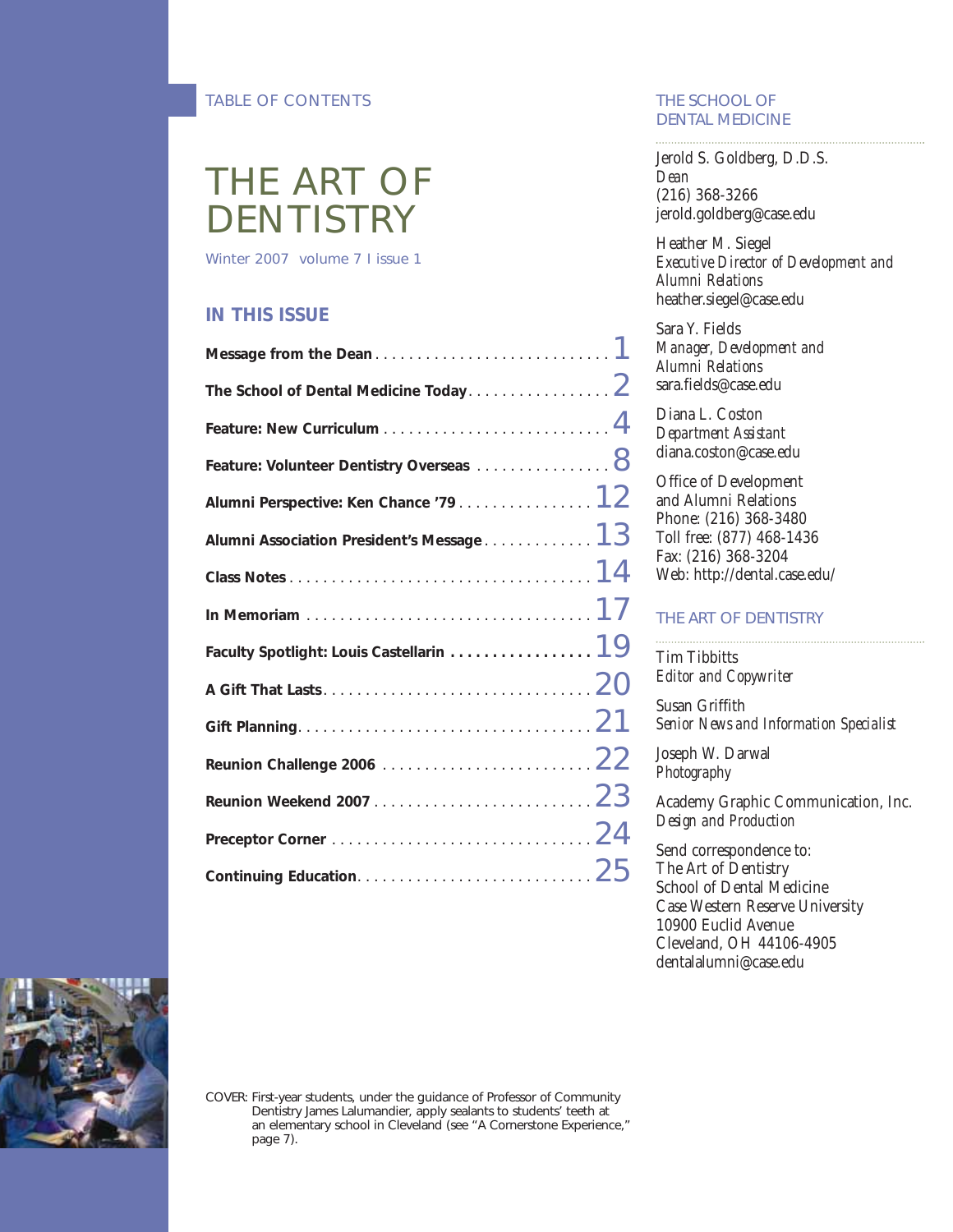

### **MESSAGE** FROM THE DEAN

#### Dear Friends,

As you may know, the University's Board of Trustees in December elected Barbara R. Snyder as the next president of Case Western Reserve University. President-elect Snyder, who currently serves as executive vice-president and provost of the Ohio State University, will begin her term on July 1. The new president is an energetic leader with a proven track record in managing a large complex university with a medical campus. Her vision for Case Western Reserve University includes a commitment to continuous improvement, fiscal responsibility and focusing energy and resources.

President-elect Snyder's appointment marks the beginning of a new era for the University, and along with other recent changes, demonstrates the University's commitment to striking a balance between continuity and change, a balance which seeks to preserve the best of what is already here while making the changes necessary to improve and move forward.

In addition to a new president, the University has recently added three new deans: Mohan Reddy at the Weatherhead School of Management, Cyrus Taylor at the College of Arts and Sciences, and Norman Tien at the School of Engineering. All three individuals—all appointments from within the ranks of their respective school—are highly qualified leaders who are very knowledgeable both in their respective fields and about the role their school plays within the University. Along with existing deans in dentistry, nursing and social work, these new deans will provide important continuity of academic leadership for the University.

As we head into this new era, the School of Dental Medicine is strong and well positioned in the University. We are also pleased to announce a new appointment: On April 1, Colonel Dale A. Baur '80 will take the helm as the new Chair of the Department of Oral and Maxillofacial Surgery. Col. Baur, who currently serves as Program Director and Chief of Oral and Maxillofacial Surgery and Chief of the Department of Dentistry at Eisenhower Army Medical

Center at Fort Gordon, Georgia, is an extraordinary surgeon who can build a vibrant service and who also has the academic capacity to ensure that discovery and scholarship will remain a strong part of this department's portfolio. Special thanks to Dr. Faisal Quereshy '97, whose leadership as interim chair, despite the demands of a full teaching load and a private practice, has ensured the stability and continued success of the program during our search for a permanent chair.

As we continue to do what we do best—innovative education and focused research, both of which contribute to improving the human condition—we look forward to working together with new leaders across the University to identify additional opportunities for alignment and collaboration. I look forward to your continued support, and I remain happy to hear from you with questions or ideas at any time at dentalalumni@case.edu.

Sincerely,

Julil & Rildbuy -

**Jerold S. Goldberg, D.D.S. '70 Dean**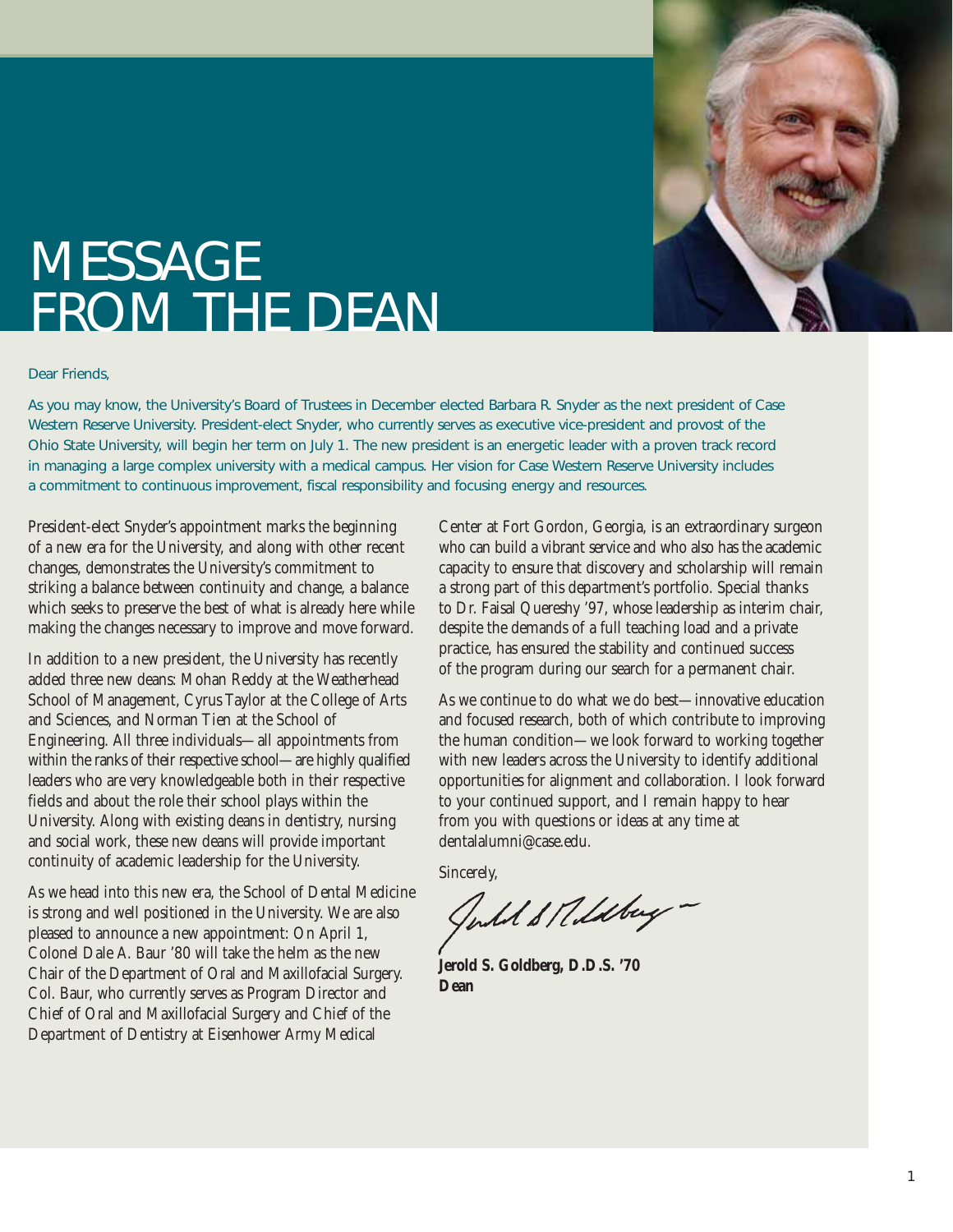### THE SCHOOL OF DENTAL MEDICINE TODAY



#### **PEDIATRICS DEPARTMENT TAKES A BITE OUT OF EARLY CHILDHOOD CARIES**

Early Childhood Caries (ECC) is the #1 chronic infectious disease in children, a phenomenon even more common among children in lower income families. The Pediatrics Department at the Case Western Reserve University School of Dental Medicine—through a pair of new initiatives is taking the lead on trying to fight this disease in Cleveland and beyond. The first program, launched in Fall 2006, takes dental students into local Head Start programs to provide examinations and application of fluoride varnish. The second initiative is a pilot program to train the medical staffs of pediatricians and family physicians to conduct oral health screenings and to apply fluoride varnish in the medical office.

The application of fluoride varnish, which kills decay-causing bacteria and remineralizes teeth, has been proven to arrest the development of ECC, a disease which accounts for thousands of young children receiving costly, preventable dental procedures, often under general anesthesia. If not treated, ECC can lead to serious, sometimes lifethreatening complications.

Lack of access to dentistry can be a hurdle for impoverished families. Under the leadership of Gerald Ferretti, D.D.S., M.S., M.P.H., Chair of the Department of Pediatric Dentistry at the School of Dental Medicine, pediatric residents and

dental students in 2006 conducted kneeto-knee exams on 500 kids in Head Start locations throughout Cuyahoga County. Exams included a cleaning with a rotating brush which children were able to take home, application of fluoride varnish and a report card to parents. Those in need of immediate acute follow-up were either referred to a dentist or treated at the Tapper Clinic at Rainbow Babies & Children's Hospital. Every child examined will receive a checkup and second application in six months.

Jewel Williams, Health/Dental Specialist for Head Start in Cleveland, believes the presence of student dentists goes a long way toward helping the children and their families to understand that preventive dental care needs to be a priority. "[Many] people feel intimidated by health care professionals," she said. "Dental students can have a greater impact on follow-up care than professionals. They're more open. They have more time."

In addition to providing a needed service in the community, the Head Start initiative offers a great educational opportunity for the dental students. "The experience helps orient the student dentists toward preventive strategies," Dr. Ferretti explained. "And learning to manage a five-year-old child who is well behaved but who has some real

problems is important, because otherwise student dentists shy away from younger kids when they leave dental school."

The second initiative, a pilot program to train pediatricians and family physicians will dramatically increase the scope of the School's efforts to fight ECC. Invest in Children, a community-wide public-private partnership committed to the well-being of all young children in Cuyahoga County, awarded a \$5,000 seed grant to Dr. Ferretti in November 2006 to train the staff of two pediatric practices each from Rainbow, the Cleveland Clinic and MetroHealth System.

If the pilot is successful, plans are to expand the training program to include several hundred area pediatric and family practices, and Invest in Children has made a commitment to market getting fluoride varnish applications at the doctor's office.

"ECC is considered to be an epidemic now, especially in high-risk populations," said Dr. Ferretti. "Pediatricians need additional training on this. They get very little training on oral health. This initiative can go a long way toward reducing this infection."

For more information, contact Dr. Gerald Ferretti at (216) 368-0387 or *gerald.ferretti@case.edu*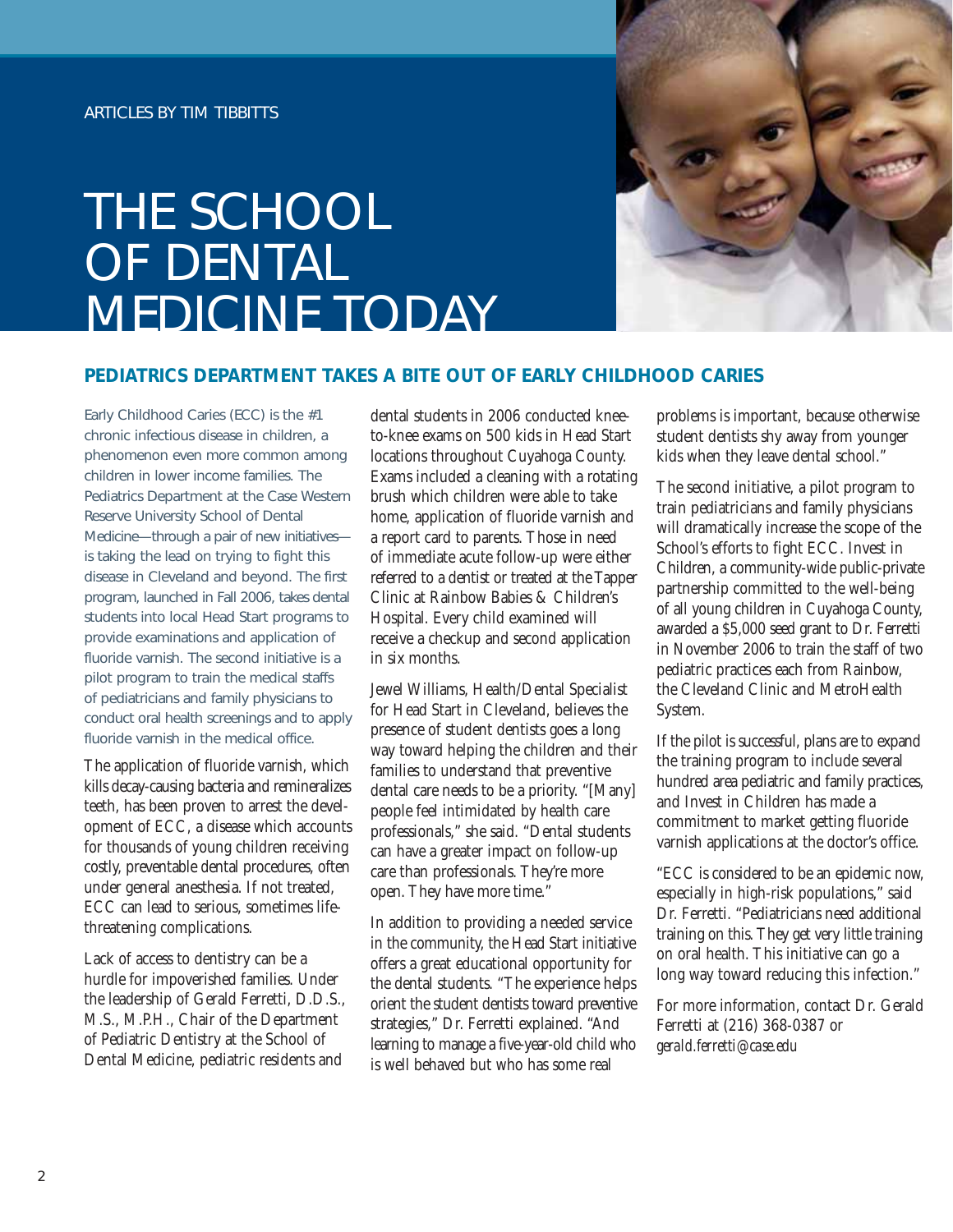#### **NEW BIOMATERIALS LABORATORY TO TEST CERAMICS, ADHESIVES**

The School of Dental Medicine's Department of Comprehensive Care has opened a new laboratory to test new ceramic materials, adhesives and other biomaterials. The focus of the lab's work will be on testing the properties of new materials in clinically relevant settings, to generate clinically relevant data.

New, commercially developed ceramic materials and cements and adhesives will be evaluated using specialized equipment designed to simulate fatiguing in an oral environment. For example, some materials will have to endure 1.2 million cycles of chewing, under water, using a specialized chewing simulator then analyzed as if they had been in service for five years.

"Without this kind of research the only available data, for dentists, is from the manufacturers themselves, so the significance of this testing cannot be overestimated," explained Dr. Avishai Sadan, Professor and Chair of the Department of Comprehensive Care.

Running those research projects will be two newly hired faculty members, Assistant Professor Jin-Ho Phark and Associate Professor Sillas Duarte. Dr. Phark was recruited from a faculty position at the University of Berlin. Dr. Duarte, who has completed a research fellowship at the University of Minnesota and is currently on the faculty at the State University of Sao Paolo in Brazil, is scheduled to join the department this spring.

"We're very excited to be able to recruit top-notch international talent," Dr. Sadan said. "Both are going to strengthen the clinical and scientific core of the department."

The laboratory's first project, testing the bonding properties of a new all-ceramic surface, was launched in mid-December. Future planned projects in the lab, which is being funded by corporate grants, will

be conducted with commercial support. "Manufacturers themselves appreciate the value of external evaluation of their products," explained Dr. Sadan. "And for Case, these research projects will generate data that will end up in publications in peer-reviewed journals and will position the University at the forefront of new materials, techniques and technologies."

For more information, contact Dr. Avishai Sadan at (216) 368-4163 or *avishaisadan@case.edu.*

#### **ODA FOUNDATION AWARDS SUPPORT DENTAL SCHOLARSHIPS & EFDA TRAINING**

The Ohio Dental Association Foundation last fall awarded scholarships ranging from \$1,000 to \$2,000 to three dental students and five Expanded Function Dental Auxiliary (EFDA) students at the Case Western Reserve University School of Dental Medicine. All recipients were chosen based on financial need and proven academic excellence. Dental students include: Tannishia M. Goggans, Kareen Smith, and Nathan Smith. EFDA students include: Rita Dezso, Andrea Lancey, Sylvia Mgbaraho, Bonnie Piché, and Natasha Welk.

"It's always an honor to be awarded any scholarship," said Ms. Goggans, whose scholarship comes from the Akron Dental Society Claypool Barlow Fund of the ODA Foundation. "It's an excellent support for continuing education."

In addition, the foundation awarded a grant of \$10,000 to the EFDA program at Case to be used for scholarships. "This grant will allow us to provide scholarships to EFDA candidates who otherwise would not be able to afford the program," said Shelly Feiwell, Director of EFDA Education at Case. "We're trying to meet the need for highly qualified auxiliaries. It is unfortunate to have to turn down excellent candidates simply because they cannot afford the tuition."

Tuition for the nine-month, one-day-a-week program is \$4,300.

The Ohio Dental Association Foundation is largely supported by Ohio Dental Association member dentists.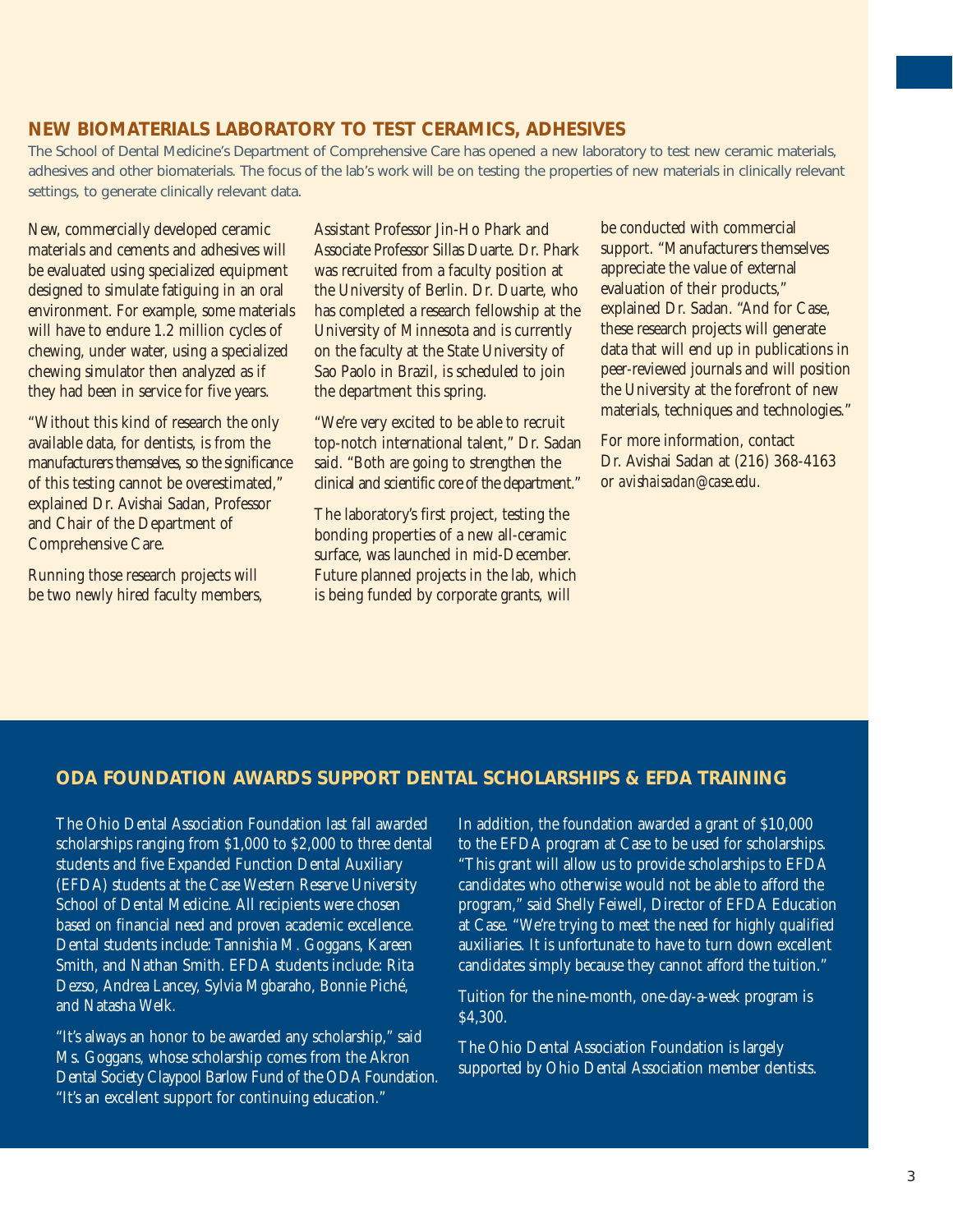#### BY TIM TIBBITTS

### NEW CURRICULUM



*Trent Buttars and Mandeep Deol*

#### **BLENDING OLD KNOWLEDGE WITH NEW THINKING**

When Trent Buttars arrived on campus for his first semester of Dental School last fall, he was not sure what to expect from the "new" curriculum he had heard so much about during the application and interview process.

The spreadsheet class schedule for the first semester, a daunting tapestry of colored blocks, represented not only a variety of courses but a range of instructional approaches as well, from traditional lectures and clinical experiences to courses coded "team-based" and "problem-based." All he was sure about was that it was going to be a lot of work.

Buttars' hopes that the new curriculum would blend the best new thinking about pedagogy with the most significant core of the profession's traditional knowledge base have been more than realized in the first semester. In fact, the School of Dental Medicine is the most satisfying learning environment he has ever studied in.

"They really focus on giving us what we really need to know as dentists and not just what they've always given in the past," says the Idaho native, who expected dental school to be "stuffier" with a lot



*Kari Cunningham leads the PBL with (clockwise around table) faculty facilitator, Dr. Sally Baden '86; Trent Buttars, Mandeep Deol, Blake Jones and Matthew Kogan.*

more "busy work" in the first two years. "Everything we've done so far in the program, we can see the application to dentistry."

The new curriculum represents a complete rethinking of dental education over the past four years, a rethinking guided by one question: "What will the dentist of 2020 need to know and need to be able to do?" The curriculum committee had a sense early on that an updated curriculum would need to emphasize learning how to learn and afford students much more opportunity to develop practice management skills. In addition to carefully considering what core knowledge is essential, the committee also reconsidered the best ways to deliver content.

The resulting hybrid maximizes opportunities for students to wrestle with real dental problems in a way that not only teaches them essential knowledge and skills, but which also teaches them how better to inform themselves and problem solve on their own.

"The half-life of knowledge is not what it used to be," says Associate Professor Roma Jasinevicius '76, who has taken an active role in implementing the new curriculum. "Knowledge becomes obsolete so quickly. What we learned in school is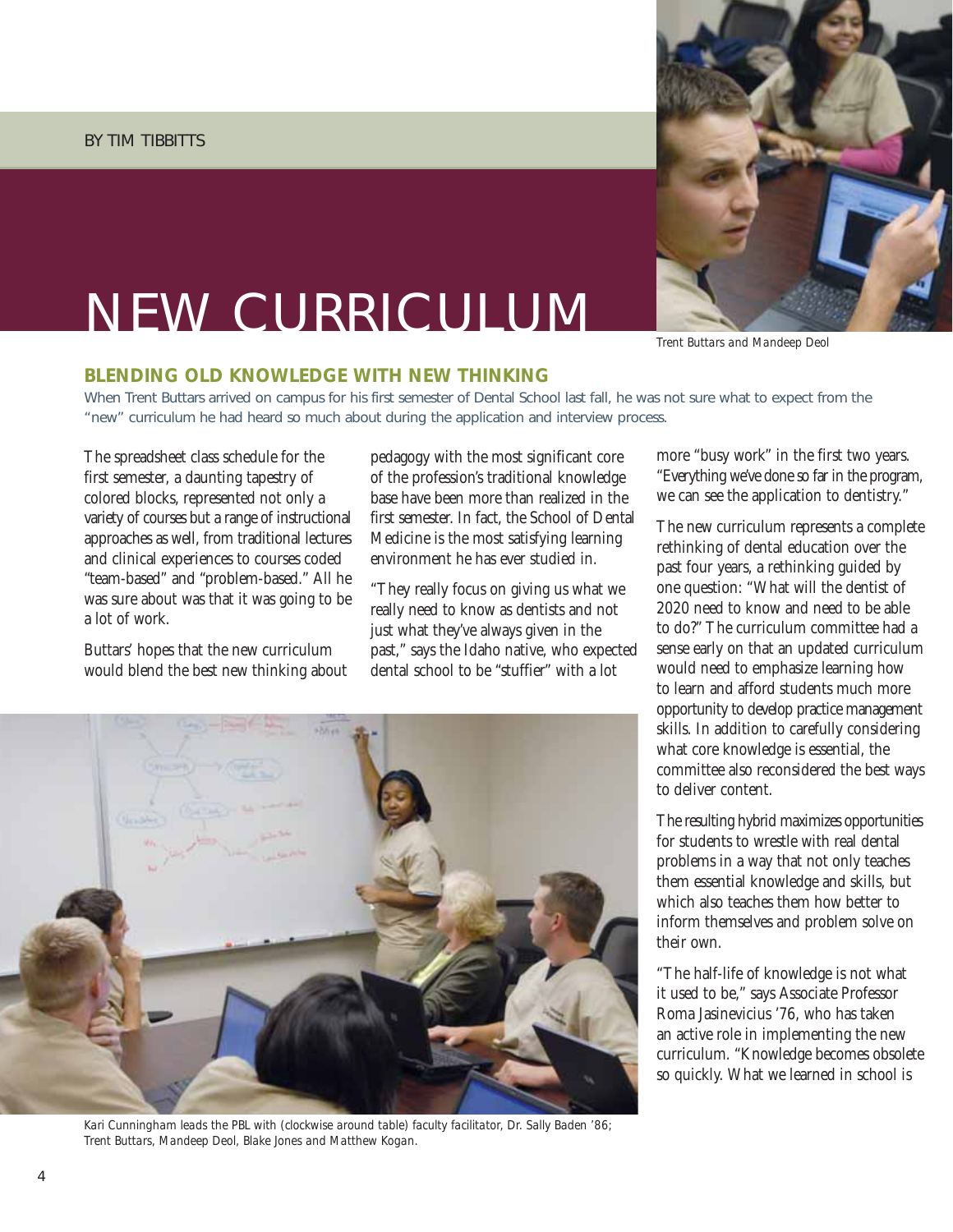*Associate Dean for Education Marsha Pyle '84 takes time to answer questions from first-year students Tannishia Goggans and Matthew Kogan.*

not what we're teaching. What students need to learn is how to gain knowledge, not just rote learning."

"We're trying to get students to think about the whole patient, not just teeth," says Associate Professor of Oral Diagnosis and Radiology Michael Landers '76, who has been a leader in integrating life sciences information with clinical sciences content in the new curriculum. "This way of teaching puts more emphasis on students' ability to search out information on their own and to share it with each other, and hopefully they've learned even more than you could possibly teach them in a lecture." Professor Landers in Fall 2005 introduced team-based learning a format in which smaller break-out groups work together on special projects within the context of a larger lecture course in a Human Anatomy and Neurobiology course for first-year students. This year, that material is being covered in a problem-based learning class, or PBL.

PBLs are perhaps the most exciting and innovative, and certainly the most intensive, class formats in the new curriculum. A PBL starts with a story, a case written by faculty members and tied to specific learning objectives. Based on the fact



pattern in the case, the nine or ten students in the class work together to identify what they know and don't know relevant to the case. Then they go out and research the literature and come back and share what they've learned with the group. Faculty facilitators are present as mentors and guides, but not to deliver knowledge in the traditional mode.

"Problem-based learning does a lot of good things for me," says Buttars, speaking of his three PBL experiences last semester. "Not only is it a challenge to teach fellow students—in order to teach you have to command that information—but when you're in a real dental clinic, and you're there as the dentist, questions will arise and no one is going to be there to provide the answers. You're going to have to go out and find these answers."

*Continued on next page*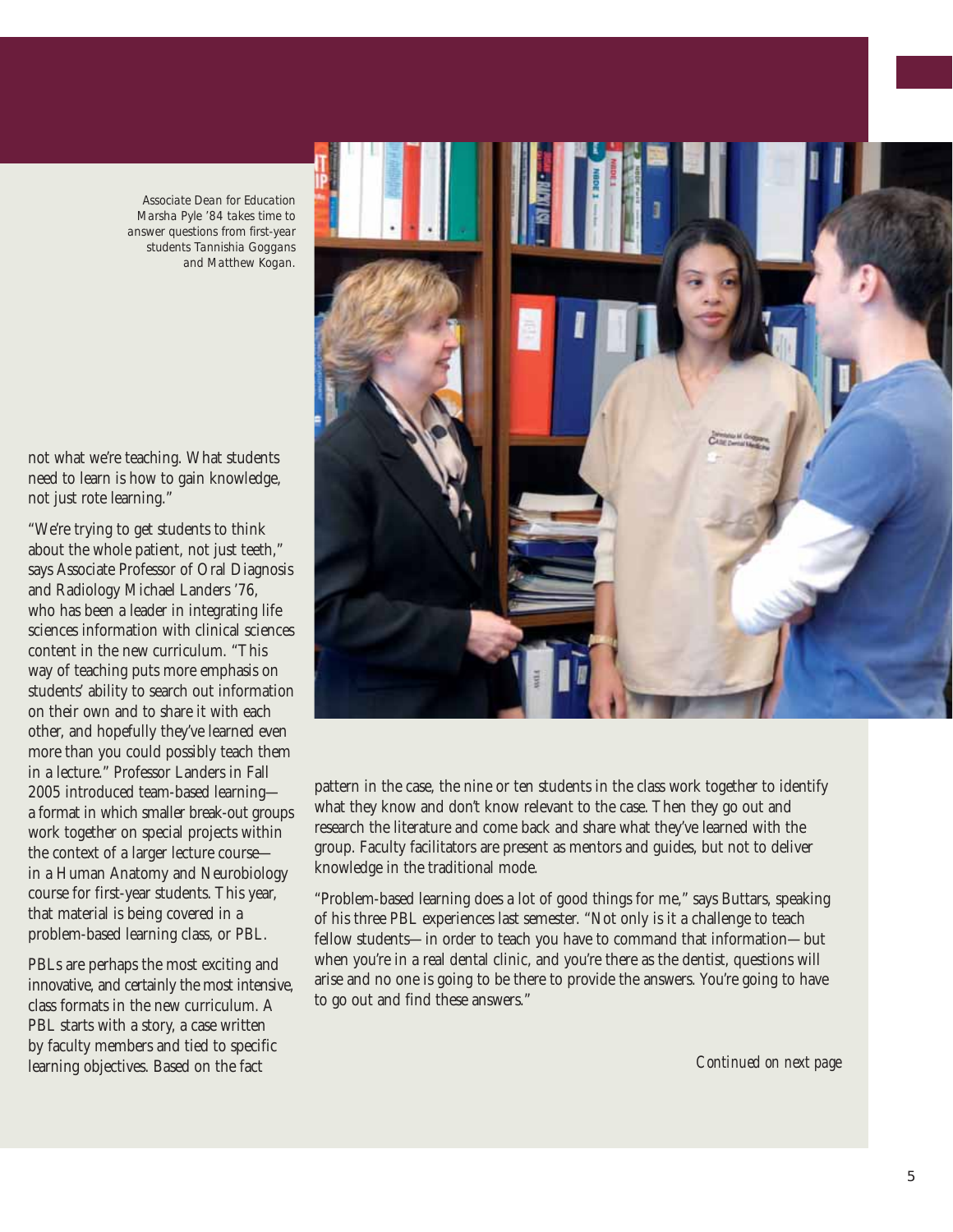#### **THE DEVELOPMENT OF THE NEW CURRICULUM**

The self-examination and reflection that led to the emergence of the new curriculum began in the intensive preparation for a site visit by the American Dental Association's Commission on Dental Accreditation in November 2002. Following the successful site visit, faculty and administration alike felt empowered to expand on a few recent and very successful curricular innovations certain faculty members had implemented, including the widely praised sealant program, a service-learning opportunity begun in 2001 through which first-year students apply sealants to the teeth of all 2nd and 6th graders in the Cleveland Municipal School District (see "A Cornerstone Experience").

The committee convened to explore broadening curricular innovations consulted with some of the best thinkers in the country on curricular change, including Lindsay Henson, former Vice Dean of Medical Education at CWRU. They also studied various models elsewhere, including Indiana University and Harvard. But at the heart of the committee—and the curricular transformation it engineered was the faculty. "Everything came from the faculty and went back to the faculty," explains Associate Dean for Education Marsha Pyle '84, the point person for implementing the new curriculum. "We spent a long time on process, to make sure this was the faculty's program and not an administrators' program."

Faculty buy-in was crucial, because teaching the new way is a lot of work, admits Dr. Jasinevicius, who received additional training so she can help train the facilitators of PBLs. "You have to remember not to talk too much, to know what the appropriate questions to ask are,



when to stop, how to keep students focused without telling them the answers." But she says, the effort is worth it. "Teaching this way helps the faculty have a broader perspective on the learning issues our students are going through. It makes you focus on the whole picture more than we used to have to."

One of the most significant challenges that remains to be addressed as the new curriculum is fully implemented over the next three years is what Dr. Pyle calls "decompressing the curriculum."

"There is so much to try to fit into four years, but this type of learning any real learning—requires time to think, time to reflect," Dr. Pyle says. "The old way was to memorize for tests, then purge the information to make room to memorize the next area of content. The new way is aimed at integrating the knowledge in practice, and that takes time. We're still working on that."

Despite the challenges and the intensity, the early signs are that with the new curriculum the faculty has pointed the School of Dental Medicine in the direction of the future. Administrators, faculty, and students alike are aware they are on the cutting edge of something very special in dental education.

"When I talk to faculty from other universities, they're very impressed with how quickly we're willing to make changes," says Dr. Jasinevicius.

"There's nothing out there in dental education that looks quite like us," Dr. Pyle adds with pride.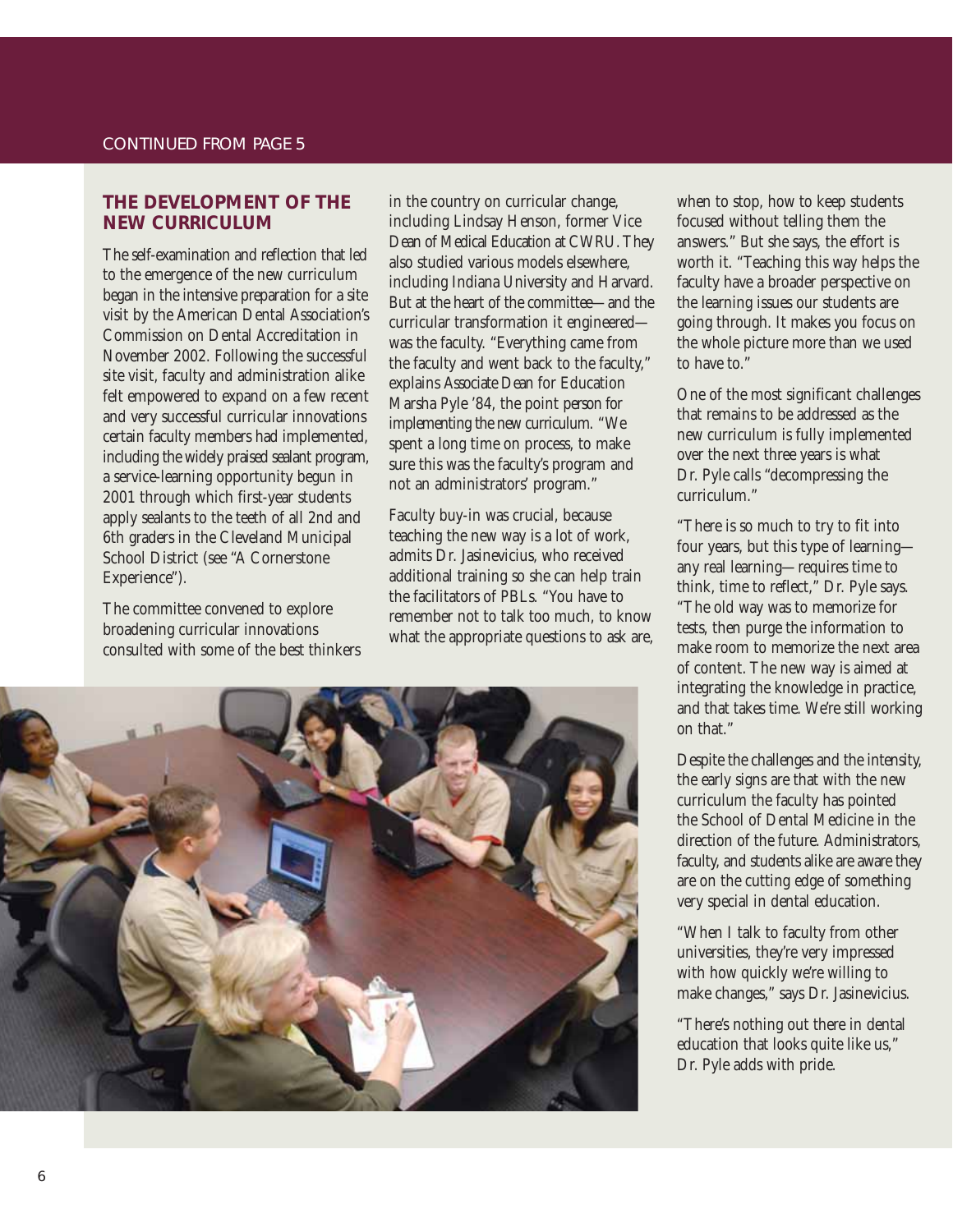### A CORNERSTONE EXPERIENCE

For the last six years, first-year dental students, under the supervision of Dr. James Lalumandier, Associate Professor of Community Dentistry, have spent three weeks at the end of their first semester applying sealants to the teeth of 2nd and 6th graders in the Cleveland public schools. The now-famous Healthy Smiles sealant program has become a favorite among students.



*First-year students work in pairs to problem-solve as they apply dental sealants—and their new knowledge and skills—in a makeshift clinic in a school library.*

"I would never in my wildest dreams have thought I'd be doing dentistry in my first semester," says Trent Buttars. "I didn't think I'd be touching teeth or doing anything in the mouth until late second year or third year. I've already cleaned teeth, and I've put sealants on eight kids a day in the schools, and I'm only in my first semester."

"Instead of showing you a picture of a ladder, giving you a lecture on how to climb it, and hoping the first time you have to climb a ladder you'll be able to climb it on your own, we're bringing the ladder in and putting you on it," Dean Jerold Goldberg explained to students. "You may fall, but if you do, your professors will be here to help. We do this because that's the way people really learn."

Indeed, students found the first day of applying sealants frustrating. What looked easy in class turned out to be a lot harder in real mouths. But working together to problem solve and relying on feedback and support from professors, by the second day students were beginning to feel like old hands at applying sealants.

"Students love the experience, which is full of 'ah-ha' moments," explained Associate Dean for Education Marsha Pyle '84, who says the program is "truly an eye-opening experience that cements learning."

Building on the success of the sealant program, the new curriculum calls for the implementation of five such "cornerstone" experiences over the course of four years. In the second semester, students will have the opportunity to interact with standardized patients (actors playing the role of patients presenting an array of problems) at the Mt. Sinai Skills and Simulation Center in an exercise called "Knowing the Patient." And curriculum is being developed for a cornerstone experience designed to sharpen students' skills in intergenerational family risk assessment for disease risk factors, as well as an interdisciplinary experience in geriatric and long-term care involving students at the Mandel School of Applied Social Sciences, the Frances Payne Bolton School of Nursing and the School of Medicine.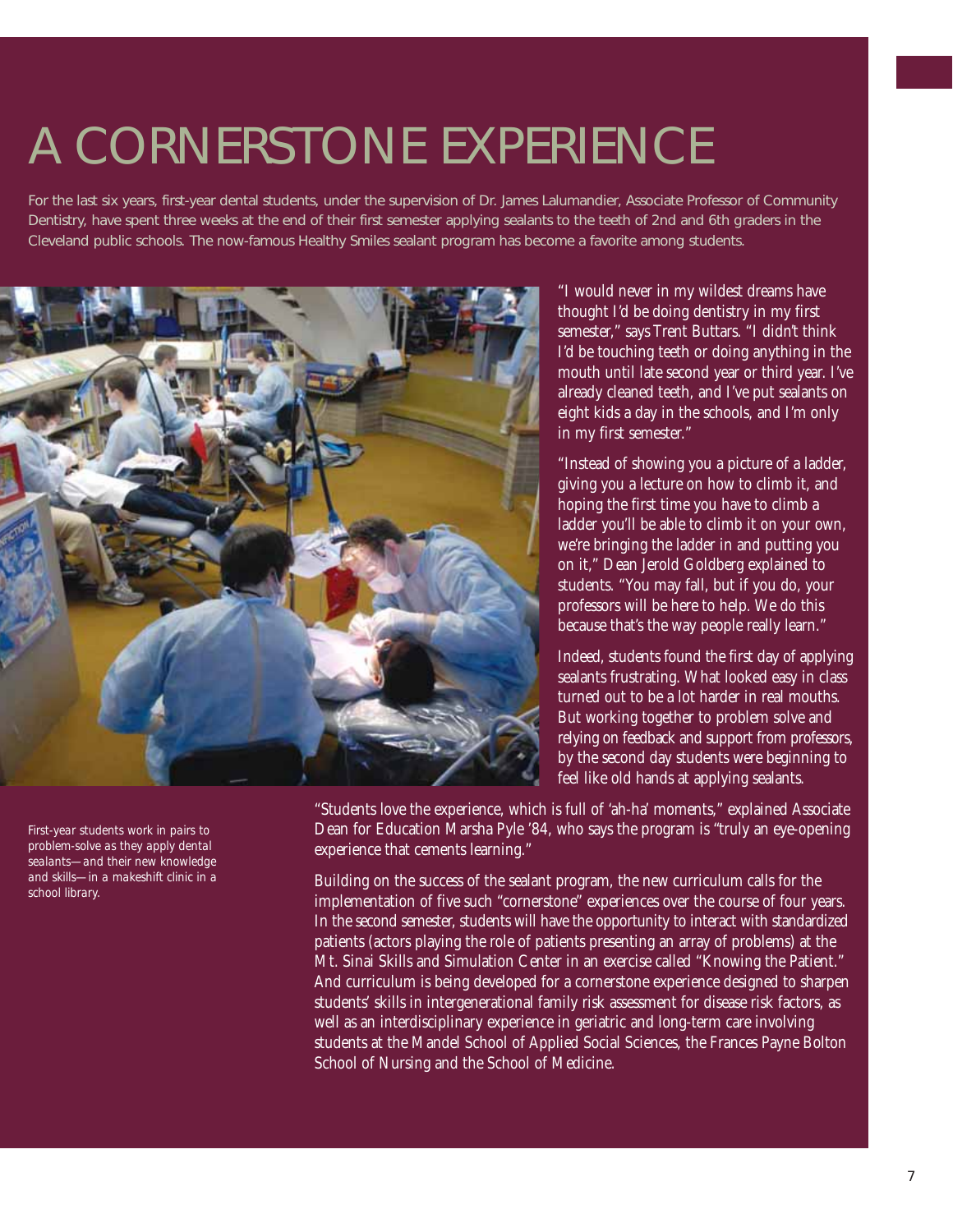# ALUMNI, FACULTY AND STUDENTS TAKE DENTISTRY, COMPASSION OVERSEAS

In June 2006, orthodontists Lisa Alvetro, D.D.S., M.S.D. '93, and Clarence Red III, D.D.S., M.D.S. '98, along with Lisa's husband, brother and parents, and a dozen other people from the Sidney, Ohio area, including an oral surgeon and two members of Lisa's office staff, took a safari through the Serengeti. By day they watched wildebeests stampede right outside their camp.

By night, they sat eye-to-eye with hyenas gathered in the shadows of the campfire. The safari was the trip of a lifetime, but this was no ordinary safari. The trek through the Serengeti was just an adventuresome way to get to Tarime, Tanzania, a town of 12,000, four hours from the nearest airport and a 22-hour bus ride from the capital in Dar Es Salaam. The group's purpose: to set up a dental clinic for the people of Tarime, and especially for the orphans whose plight had brought them there.

Dr. Alvetro and Dr. Red are not alone in their efforts to bring world-class dentistry to the third world. In fact, the alumni, students and faculty of the School of Dental Medicine have a proud record of dental "missions" overseas. From Africa and South America to China and the South Pacific, these volunteers are making a difference.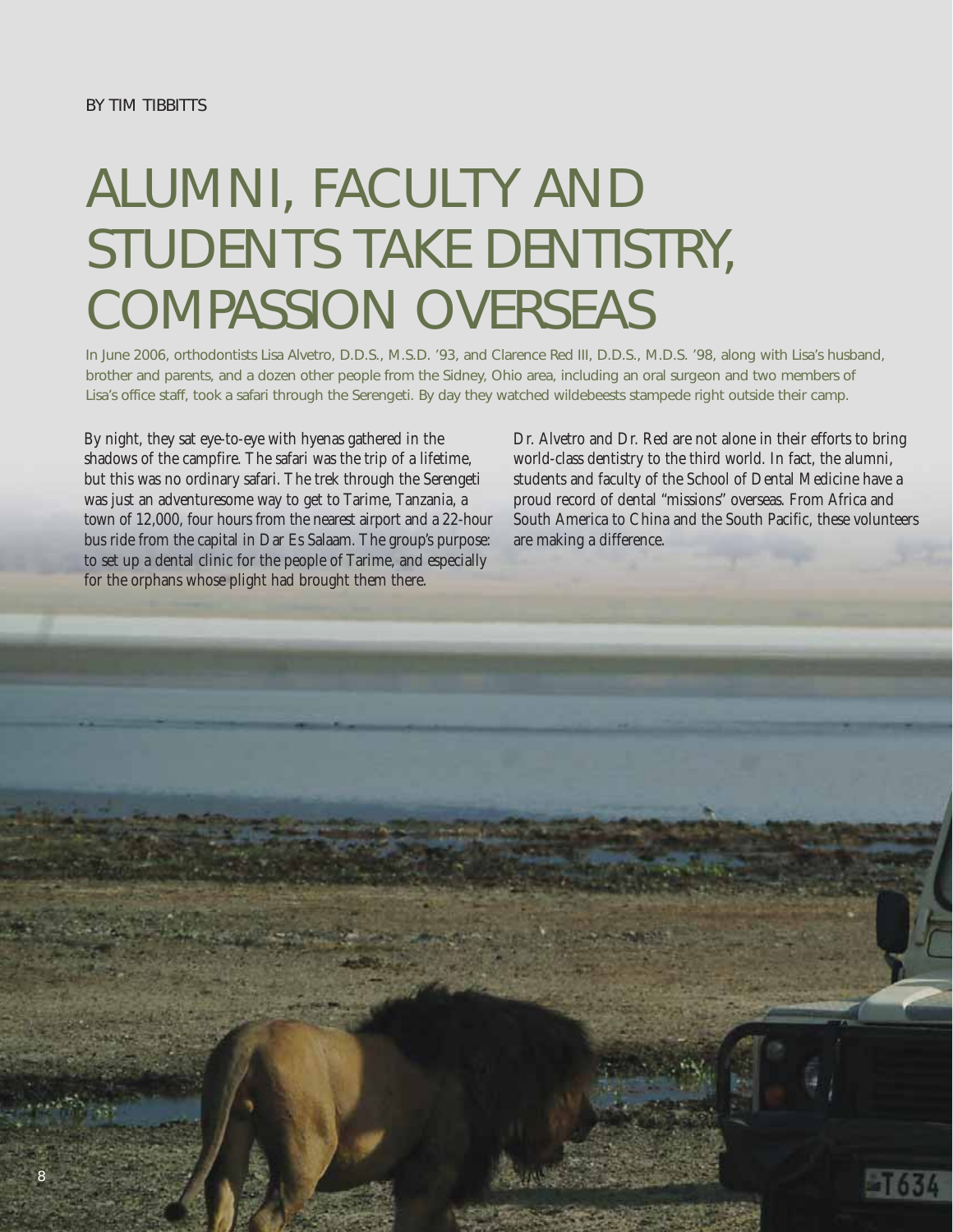Dr. Alvetro's interest in Tarime began with the children in the orphanage there. Dr. Alvetro and her husband, Tom Rossman, began sponsoring seven children in the orphanage through Grassroots Ministries in New Carlisle, Ohio. From the organization's semiannual mailings about the children they had been assigned, Dr. Alvetro knew that she was sending her money to support children greatly in need, but where the funds actually went and how they were used were difficult to track. She and her husband decided to travel to Tarime to see for themselves if their support was making a difference.

In anticipation of the trip, Dr. Alvetro began collecting dental equipment and supplies through her office. "We decided



*The volunteer team from Sidney, Ohio.*

to set up a permanent dental clinic where dentists could go to volunteer time," she said. "In Tanzania, American money really goes far, so it's very doable for a private individual." In December 2005 she shipped a cargo container with \$50,000 worth of equipment and supplies. The cargo arrived in Tarime in April 2006.

They expected the dental clinic to be completed in time for their visit to Tarime, but it was not. So, when they arrived in Tarime, they set up a temporary dental clinic in a hotel which was under construction and began to see patients. "We started with the children in the orphanage, then the staff and their families, then we opened it up to the village," Dr. Alvetro said. "It's a good thing we brought an oral surgeon, or we never would have gotten to the end of the line. People just kept coming from farther away."

There is only one practicing dentist, a government employee, within 75 miles of Tarime. "When he gets to work in

*Continued on next page*

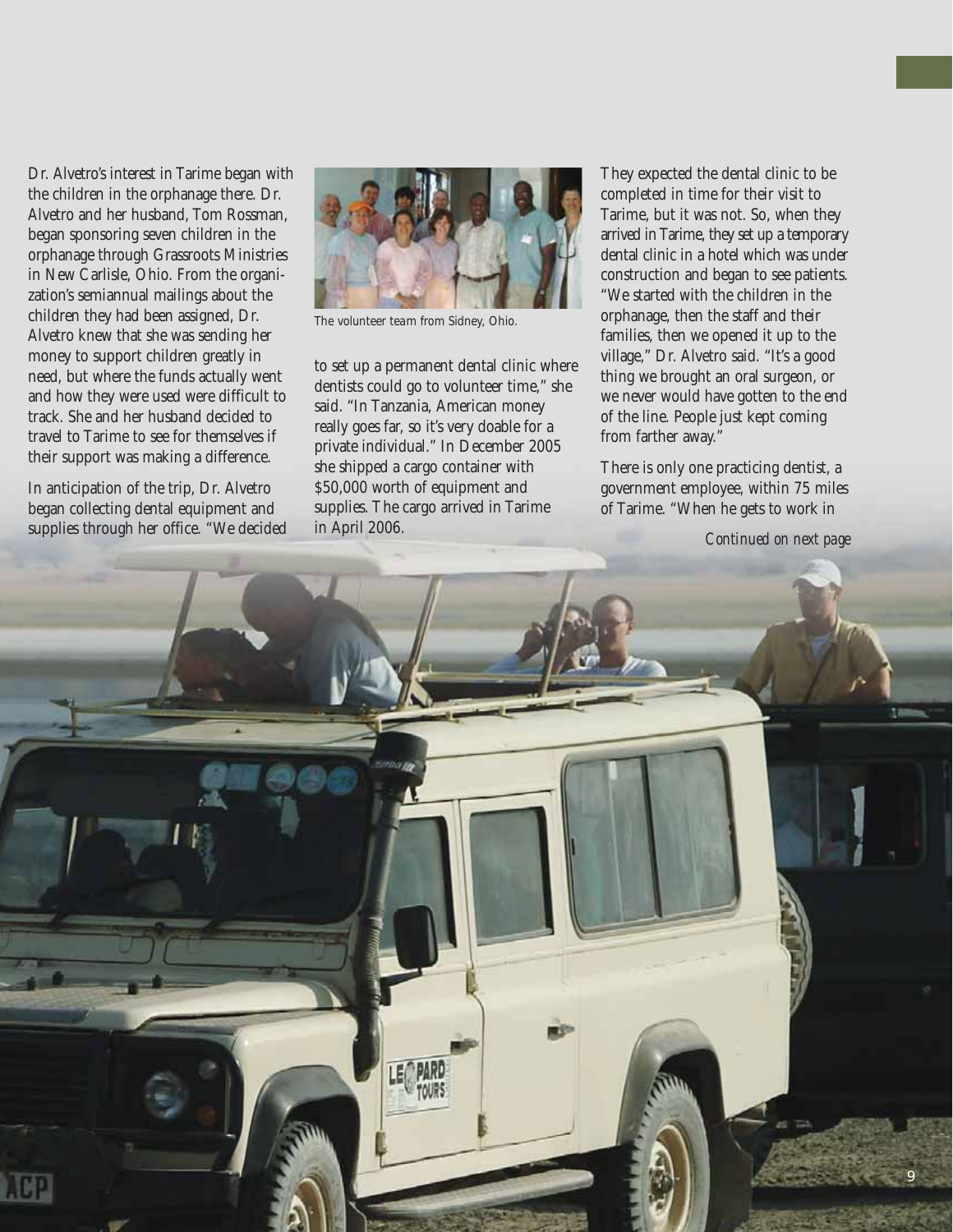

*Dr. Clarence Red examines a young patient.*

the morning there's a line, when he leaves at the end of the day there's a line," Dr. Alvetro explained. "I didn't realize how much dental care was considered a luxury."

Dr. Alvetro and Dr. Red are two of many, many alumni who generously give of their time and talent to bring dental care to the poor overseas and domestically. But some students are not content to wait until they're dentists to lend a helping hand. Since 2000, a number of dental students have made one to two trips per year to offer dental services to the rural poor in the Dominican Republic. Travel and accommodations for the volunteer trips, which are independent of the School, are paid for by the students themselves, and all equipment and supplies are donated.

Together with a handful of professional dentists who also volunteer their time and services, the 15-25 students help set up a makeshift clinic in a church or school, and under the supervision of the dentists, conduct examinations and provide oral surgery, operative and pediatric care.

"Unfortunately, time is limited and the needs can be so great for each patient, that we aren't able to do everything for each patient," explains fourth-year student Matt Hammond, the student organizer for the last two trips. "We try to take care of the patient's chief complaint and possibly something else that we see is next on the 'important list.'"

Over the years, the group has accumulated some chairs and portable dental units which are stored in the DR. The rest of the equipment and supplies are brought down by the dentists involved and the students.

The first time the volunteer team comes to a new area, the people can be a bit reluctant, but when they return to the same area six months later, "the news spreads like wildfire," says Mr. Hammond. In four days last summer, volunteers estimated they treated more than 500 patients, performed nearly 400 extractions and 220 fillings, and placed approximately

#### **BEFORE** AFTER





Left: Significant decay in all anterior teeth of one Dominican patient. *Right: Those same teeth after volunteer dentists completed root canals and composite restorations.*

30 stainless steel crowns on children's primary teeth.

"Numbers alone don't tell us the impact that we have on these communities," Mr. Hammond said. "It's the light in their eyes, and the smiles, and the many expressions of gratitude that people give us that help us know that we are doing a lot of good for a lot of needy people."



*Dr. Lisa Alvetro (in visor) helps set up the clinic in Tanzania.*

The student trips began in 2000 when Jeff Luffey '02 heard a lecture by Dr. Douglas Van Auken, then a faculty member at the medical school, who had set up a medical clinic in Guaricano. Dr. Luffey, who is now in private practice in Albuquerque, NM, was so moved by the talk he immediately began exploring ways to get involved.

In January 2000, he and a fellow student flew to the Dominican Republic with Dr. Sam Beyers, one of their professors. "On that first trip, we did a couple hundred sealants, and a ton of extractions, and we did a preliminary study of living conditions and needs there," explains Dr. Luffey, who gives a lot of credit for the success of these trips to the early support of professors Beyers, James Lalumandier, and Sally Baden, each of whom has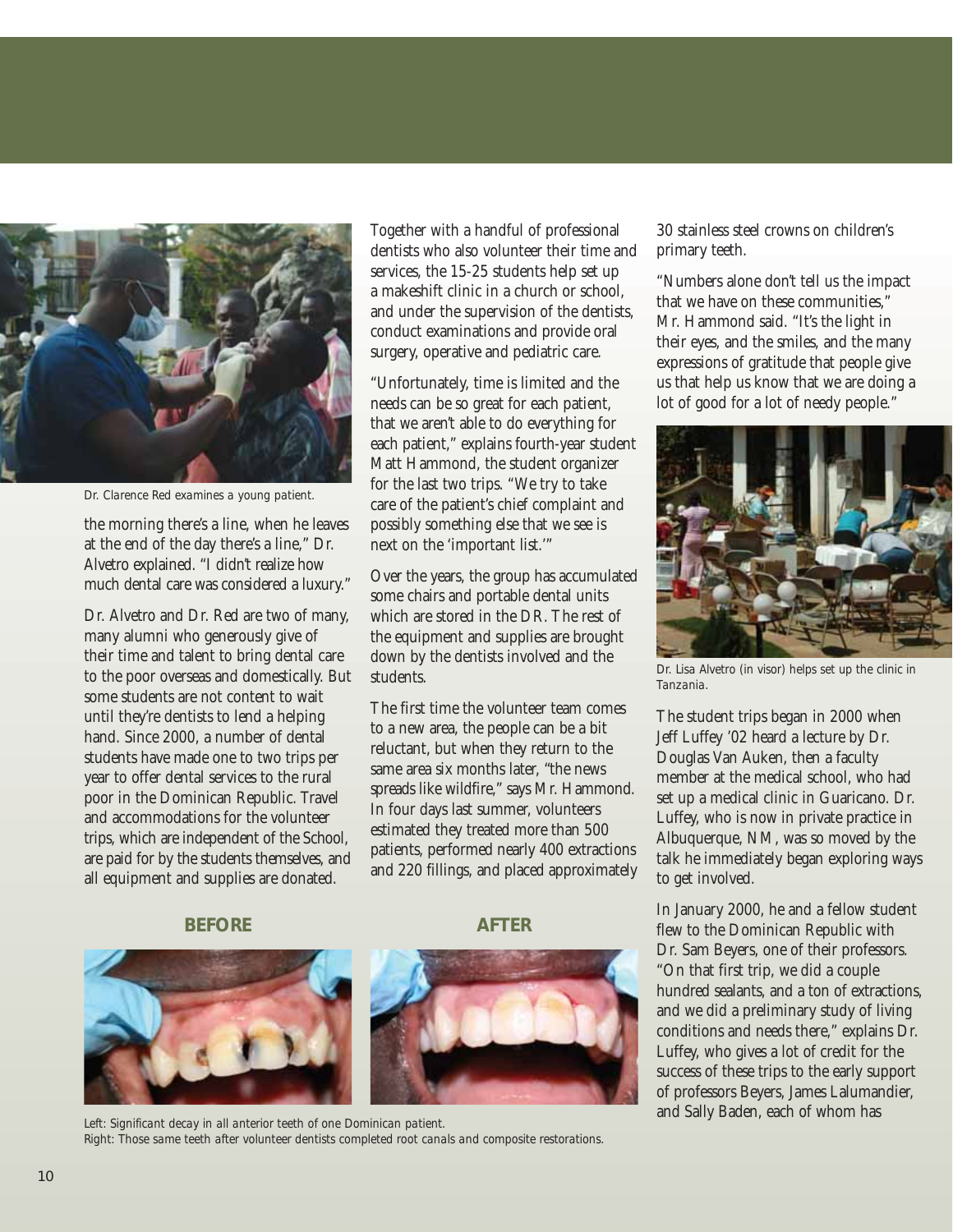participated on the missions, and Dr. Louis Castellarin, who helped raise significant private funds for equipment. "I just think the world of somebody who would listen to a half-cocked student idea and go all the way down there," says Dr. Luffey. "That was an inspiration to me."

In addition to providing a wonderful service, the volunteer trips augment the students' education in meaningful ways.

"You definitely get a lot of hands-on experience there," says Ganon Rowan '04, a dentist in private practice in Merced, CA, who joined the student mission in the summer after his first-year. Having spent two years in the Dominican Republic on a church mission prior to dental school, he made five more trips during school, and he has remained involved now that he is in private practice. "The reward of being able to help others outweighs the cost of taking time out of your office and your personal life," Dr. Rowan explains. "We try to tell students, 'Whether or not you stay involved in our project [in the DR], try to get involved in something—whether it's abroad or in your own community.'"



*Students from Case Western Reserve University School of Dental Medicine along with volunteer dentists and staff.*

To ensure the continuation of independent volunteer dental missions to the Dominican Republic and possibly elsewhere, Dr. Rowan and fellow volunteers in 2005 created a not-for-profit organization called the G3 Foundation (www.g3foundation.org).

Dr. Alvetro and her team of volunteers are also determined to make a sustainable impact on the village they have chosen to support. Dr. Alvetro and her husband were so moved by the poor living conditions in the orphanage that they have temporarily shifted their focus from building the dental clinic to rebuilding the orphanage, but they have plans to finish the clinic and to return to Tarime. Eventually, they'd like to bring dental students and residents, "because we'd really be able to get a lot more done," said Dr. Alvetro. "This is very satisfying work. It's something I've always wanted

to do. We can make an impact, and it's within our reach to do so."

> For more information, please contact Dr. Lisa Alvetro (937) 492-3200 or *dralvetro@alvetro.com.*

*Dr. Ganon Rowan '04 with a grateful patient.*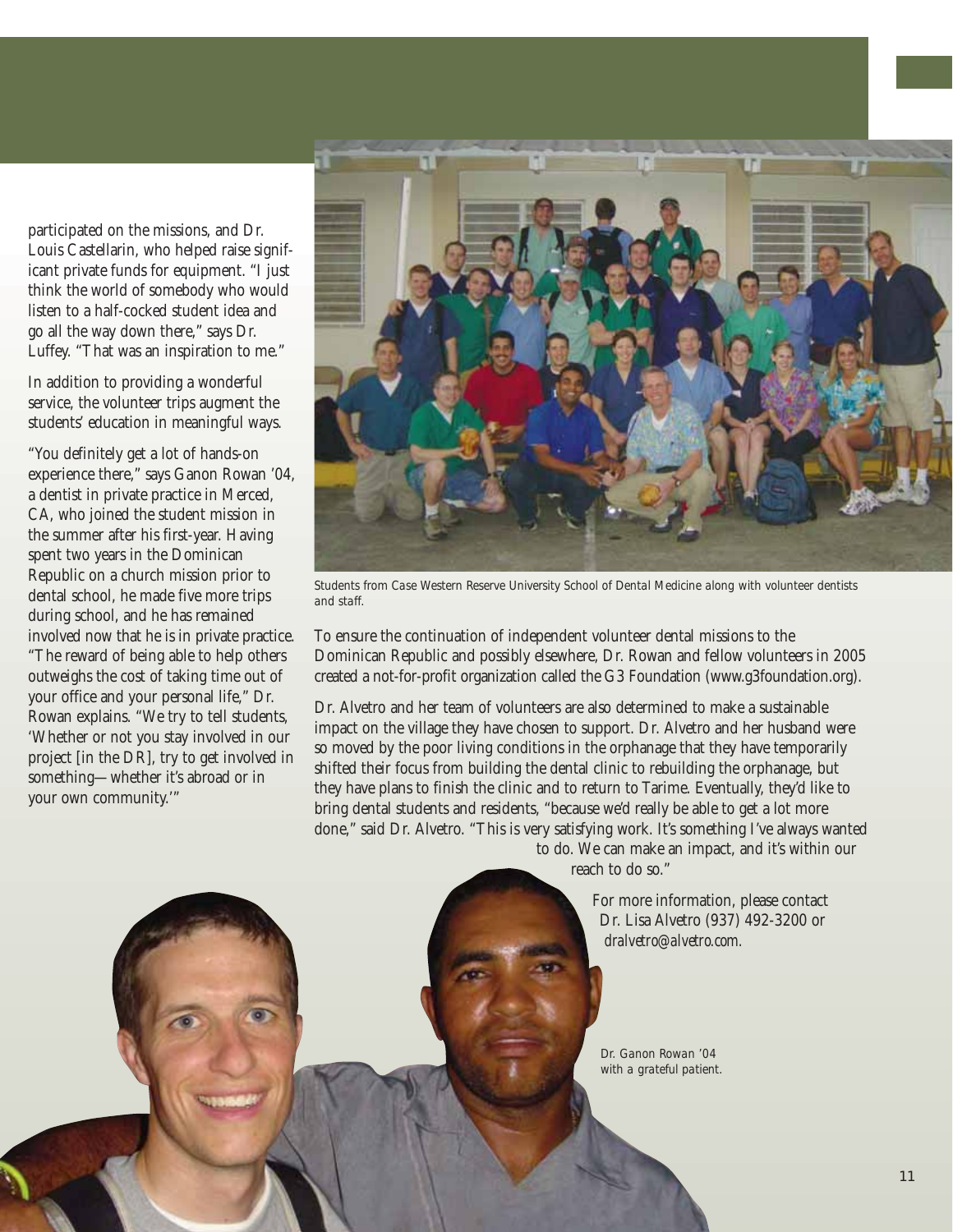

### ALUMNI PERSPECTIVE: KEN CHANCE '79

The Case Western Reserve University School of Dental Medicine has a tradition of excellence, and the education I received there gave me a solid foundation for my career as a dentist and a dental educator. Then, as now, the school had an outstanding faculty, a hardworking staff, and an administration dedicated to meeting the needs of the institution.

Perhaps the aspect of the program which meant the most to me as a developing professional was the mentor-apprentice relationship that is so well-established in the preceptor program. The program fosters a personal investment of the mentor in the success of the student. This mentorstudent relationship is irreplaceable, offering students vital opportunities to learn how to become professional dentists as well as numerous insights into the nuances of patient relations.

I also fondly recall our outreach program, through which we took portable dental units to the homes of those who were disabled. While our outreach efforts seem small in comparison with the very successful sealant program and other initiatives currently in place at the School, the seeds were there. We can be proud of the School's commitment to providing access to dentistry for those in need and for providing student dentists opportunities to experience the joys of community dentistry and to develop a commitment to access as a priority.

As solid a foundation as I received at Case Western Reserve University, however, I have come to understand, along with my fellow dental educators across the nation, that the time has come to make some significant changes in the mode of

educating future dentists. The pressure to improve educational outcomes while attempting to keep costs down, means schools need to be creative about educating students both more effectively and more efficiently. Moreover, the rapid rate of change in both technology and the advance of knowledge demands a dental graduate who is equipped to keep pace. Dental education needs to change because the world is changing, and as alumni of the Case Western Reserve University School of Dental Medicine, we can be proud of our alma mater for taking a leading role in that reform.

Just as the knowledge base in the field has changed greatly in the decades since I was in dental school, so too has the understanding of good pedagogy, how teaching and learning happen best. We have come to learn over the years that the prevailing mode of teaching in the past, which involved a lot of memorization of material presented in textbooks and large-group lectures, is outmoded. The curriculum changes that are being implemented over the next four years, changes which place emphasis on problem-based student research—as well as the School's increased commitment to training students on patient simulators—will not only better prepare today's dental students, but will

also leave them well-positioned to be the dentists and dental leaders of tomorrow.

By preserving the best of the old and embracing the best new thinking and technology, the Case Western Reserve University School of Dental Medicine has positioned itself to remain a leader in dental education.

*Ken Chance '79 has served as Professor and Chief of Endodontics at the University of Kentucky in Lexington since 2000. Previously he taught at the University of Medicine & Dentistry of New Jersey in Newark. Dr. Chance is a member of the Board of Trustees of Case Western Reserve University. Dr. Chance was honored as the 2004 Distinguished Alumnus of the Year for the dental school.*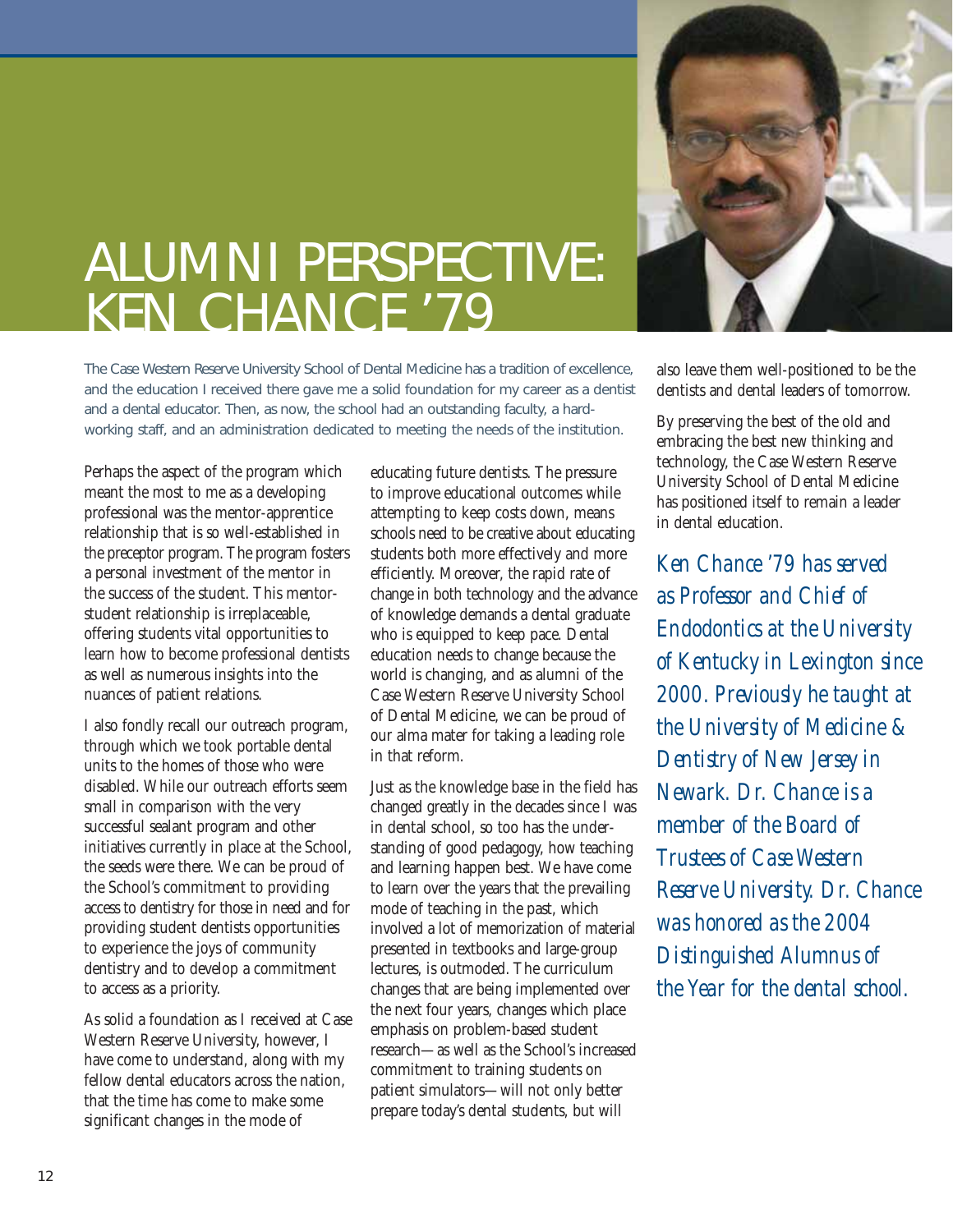

# ALUMNI ASSOCIATION PRESIDENT'S MESSAGE

It was a pleasure seeing so many old friends at reunion weekend last spring, and delightful to meet so many of you whom I have never met before. Reunion is a great opportunity to catch up with old friends and share memories with classmates. If you have not attended a reunion for a while, I hope I may look forward to seeing you at the next reunion on May 18-20, 2007.

This is an exciting time for our School. The curriculum has been totally revised so students take responsibility for their own learning through problem-solving, independent learning, and state-of-the-art dental simulation. Rather than memorizing factual information—and to make the education relevant—students will spend equal time in lectures and smallgroup learning clusters. Computers will be used to download the entire four years' worth of textbooks, take notes, communicate with instructors and other students, and access the Internet to research scientific literature.

We, as alumni, can play many important roles in the future of our School. We can participate as preceptors and volunteers in the classroom and clinics. We can support the School through our gifts. And we can be members of the Alumni Board of Directors to act as a liaisons to the school and raise monies for scholarships.

I have found participation on the alumni board an especially satisfying way of giving back to the School. Members of the board spearhead efforts to engage fellow alumni both in a fundraising and perhaps more importantly in a "friendraising" capacity. The board also serves as a useful sounding board for Dean Goldberg, and it is very satisfying to be helpful to the Dean in implementing his vision and goals for the School. Normally twenty alumni serve on the board. We currently have three open seats. If you would like to hear more about possible service on the alumni board, please contact the dental school at (216) 368-3480, toll free (877) 468-1436 or email *dentalalumni@case.edu.*

So I encourage you to get engaged with the School. Come to reunion in May. Continue to support the School with your time and/or your gifts. And consider joining me in the very satisfying work on the alumni board.

Sincerely, **R. Malcolm Taylor, Jr. '92** E-MAIL: *mtay4219@aol.com* **THE 2006 – 2007 ALUMNI ASSOCIATION BOARD OF DIRECTORS OF THE SCHOOL OF DENTAL MEDICINE, CASE WESTERN RESERVE UNIVERSITY**

#### **OFFICERS**

R. Malcolm Taylor, D.D.S. '92 President

Peter G. Gordon, D.D.S. '65 Immediate Past-President

**BOARD OF DIRECTORS**

*Term Ends June 2008* John W. Ball, Jr., D.D.S. '85 Francis M. Curd, D.D.S. '77 Bruce W. Forbes, D.D.S. '57 Martin Hritz, D.M.D. '98 André K. Mickel, D.D.S., M.S.D. '91, '94 Mario Pavicic, D.D.S. '92 Frank Petrakos, D.D.S. '95 Peyman Vaziri, D.D.S., M.S.D. '98, '01 Scott S. Whitney, D.D.S. '92

*Term Ends June 2009* Philip H. Dixon, D.D.S. '83 R. Huck Finn, D.D.S. '57 T. Roma Jasinevicius, D.D.S. '76 Stuart B. Katz, D.M.D. '69 E. Karl Schneider, D.D.S. '71 Marion L. Wazney, D.M.D. '80

**EFDA REPRESENTATIVE** Shelly Feiwell

**STUDENT REPRESENTATIVE** Kari Cunningham '10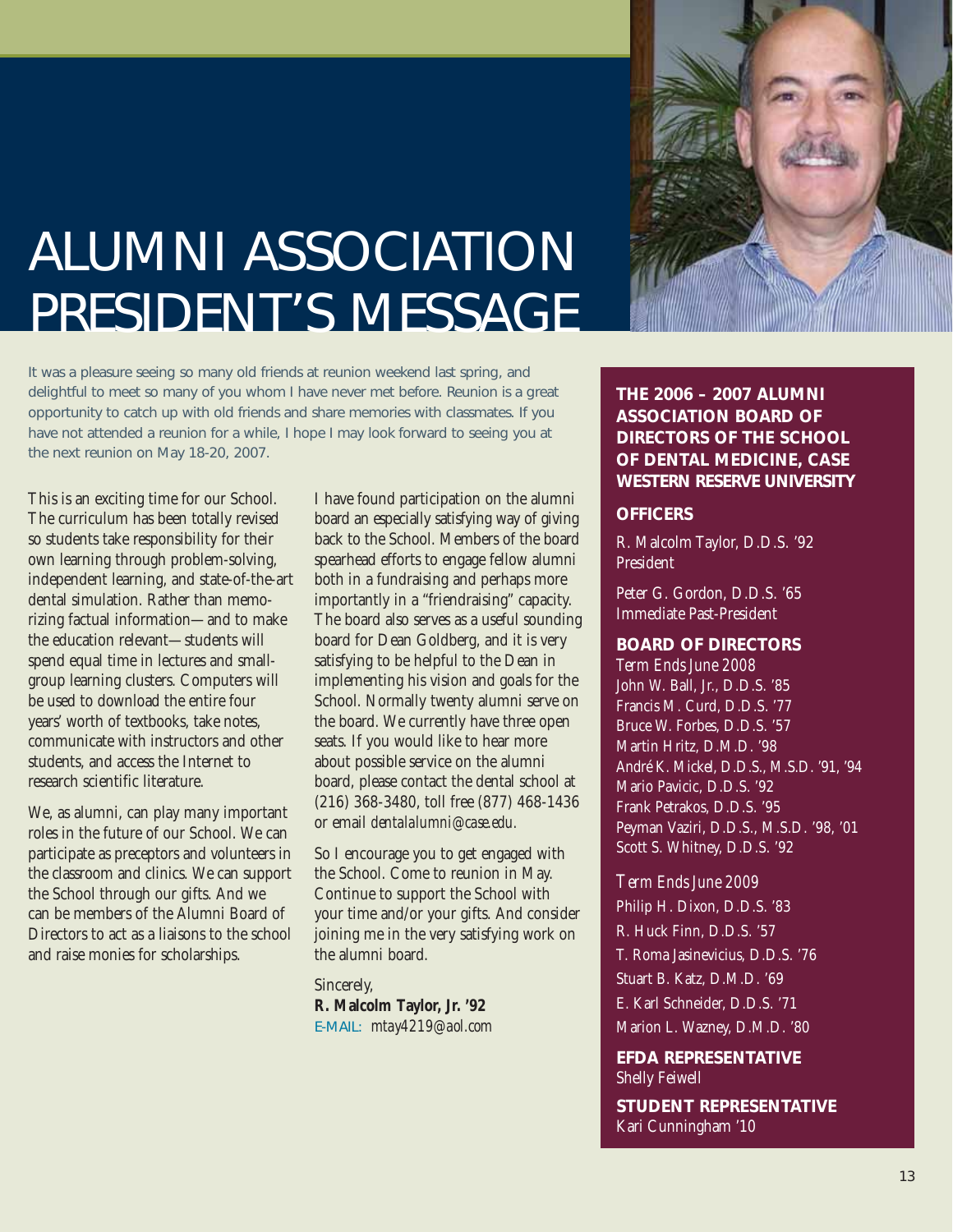### CLASS NOTES

#### 1942

**Paul Graebner** is enjoying the life of retirement in Delray Beach, Florida, with his wife, Janet.

#### 1947

**Robert Licht** is not slowing down yet. He stills sees patients two half-days a week. He and his wife, Trudy, are very happy in Encino, California.

#### 1951

**Milton B. Hirsch** and his wife, Norma, live in San Diego, where Dr. Hirsch currently volunteers 1½ days per week as a probation officer for San Diego County. He started out in a general practice in Maple Heights, Ohio, for ten years until 1961, when he sold his practice and enrolled in an Orthodontic Program at Ohio State University. He practiced orthodontics in Shaker Heights, Ohio, until he retired in 1984. He was very active in the Greater Cleveland Dental Society and the Ohio Dental Association. Now he finds time to play golf and lawn bowl. EMAIL: *milton@san.rr.com*

**Donald L. Pirl** went to Fresno, California, in 1951 and completed an oral surgery residency there and practiced as an oral surgeon for five years. He switched to general dentistry in 1958 and practiced until he retired in 1991. He enjoys watercolor painting and is active in his local church. Even though he has had both knees and one hip replaced, he still plays tennis weekly. One of his six sons, Keith, is a graduate of Case Western Reserve University School of Medicine and is a pediatrician in Pittsburgh.

#### 1952

Although **James Whitney** has retired, he has passed the baton on to his two sons, **David '81, '83** and **Scott '92** and his daughter-in-law, **Elaine '84.** Jim enjoys spending time with family and friends.

#### 1956

2006 was a big year for **Edward K. Hahn**. In addition to celebrating the 50th reunion of his graduation from dental school, he also celebrated fifty years of dental service, fifty years as a member of Omicron Kappa Upsilon, and—"the highlight of the year" fifty years of marriage to Doris, whom he met during dental school, when she was employed as a student-patient coordinator in the diagnostic department. After a brief stint teaching at the School of Dental Medicine, he returned to his native Texas, where in 2006 he became the first medical staff member to receive an award for forty years continuous service to North Hills Hospital in North Richland Hills, Texas. Dr. Hahn currently works three days a week.

**Carl F. Montione** is enjoying retirement after 44 years in dentistry. Over the years, Dr. Montione has made 12 trips to Peru, Ecuador, and Guatemala to perform "missionary dentistry" work. EMAIL: *bmontione@aol.com*

**Cletus J. Oswald, Jr.**, of Cleveland, has been retired from the VA Hospital Medical Center since 1988. He and his wife, Patricia, enjoy their vacation home in Florida. They have four children and eight grandchildren. His son, **John**, is a 1984 graduate of the Case Western Reserve University School of Dental Medicine and has a private practice in Cleveland.

**James B. Ranger** and his wife, Jane, live in St. Helena, South Carolina, and have four grown children. "I provide dental care to the Marine Recruits at Parris Island, SC, a very rewarding task," says Dr. Ranger.

**William G. Schmidt** has spent the last fifty years in private practice in general dentistry in North Royalton, Ohio. He and his wife, Carol, have twin sons, **Thomas** and **William,** who are 1986 graduates of the School of Dental Medicine, as are their son-in-law, **David Fantuzzo '85,** Dr. Schmidt's younger brother, **Bob '62**, and Bob's son, **Robert '94.** Dr. Schmidt currently works parttime in the same building as his sons' practice. When not talking about dentistry, Dr. Schmidt enjoys the out of doors—fishing, boating, and hiking. EMAIL: *catawbabill@aol.com*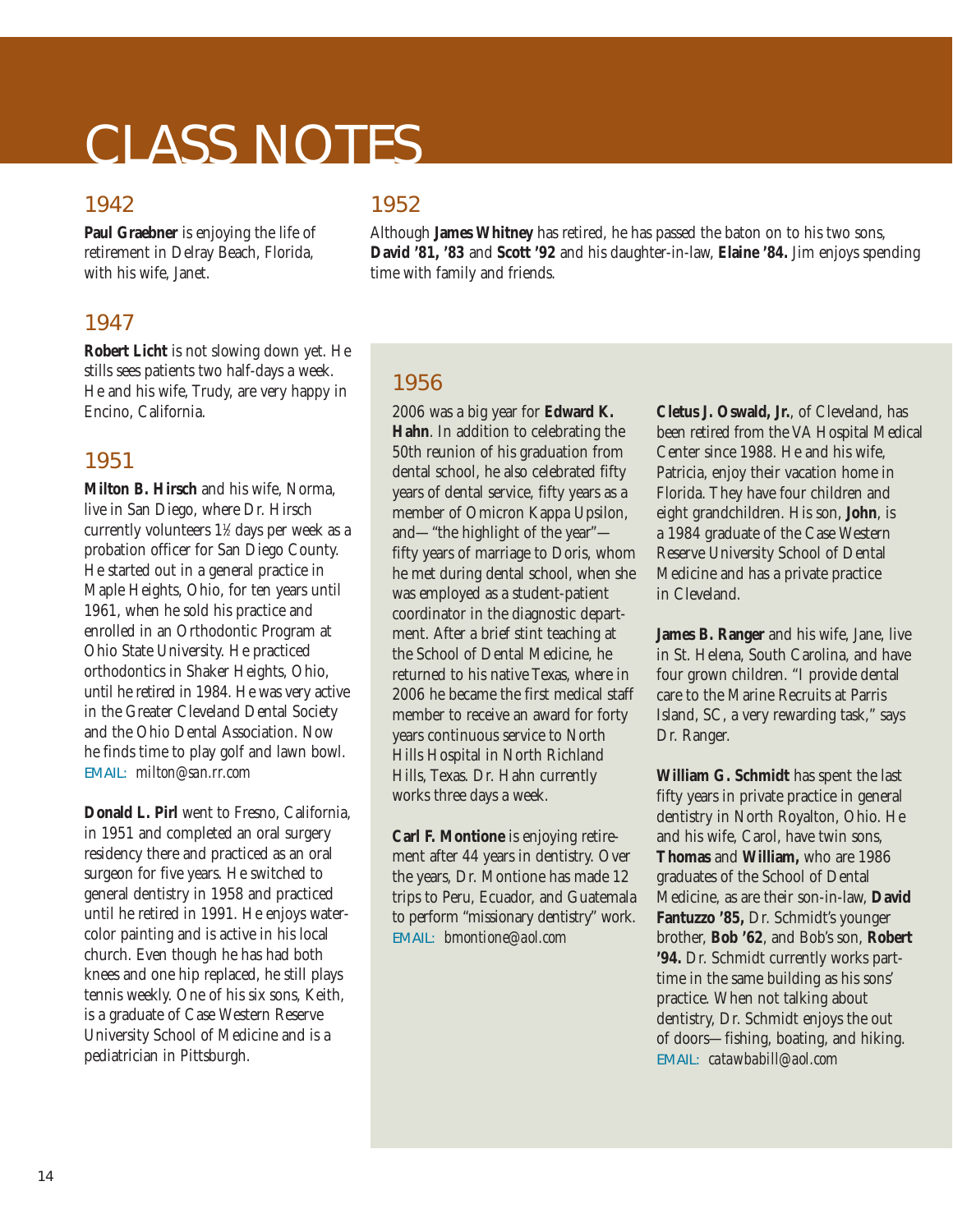#### 1961

**Stanley L. Brown** has the distinction of being the only student in the U.S. at that time who graduated from Dental School without ever taking the Dental School admission tests. On Graduation Day, Dean Boyle hugged and thanked Stanley for "vindicating him and taking him off the hook." Dr. Brown retired in 1991 and he and his wife, Barbara, now spend most of their time in Florida as well as attending athletic endeavors of their grandchildren. EMAIL: *beach125@comcast.net*

**David C. Vandersall** of Indianapolis, Indiana is retired from academics after 35 years of teaching periodontics, most recently at the Indiana University School of Dentistry, but he still practices  $1\frac{1}{2}$  days a week. Dr. Vandersall completed a manuscript for publication in 2006 entitled *Concise Encyclopedia of Periodontology.* He and his wife, Barbara, have three grown sons.

#### 1962

**Donald Blanchard** retired in 1995 and has been busy ever since. He competes in running events and triathlons. In his slow time, he enjoys sailing, golfing and gardening.

**Edward P. Rossi** retired from the Case Western Reserve University School of Dental Medicine in 2000 and now works part-time in oral pathology in Beachwood, Ohio. He and his wife, Janet, like to travel, especially to Italy. Dr. Rossi also enjoys jazz piano.

#### 1966

**Neil L. Cantor** practices four days a week in general dentistry and is involved with the Pepper Pike, Ohio, Mass Emergency Response Team, where he is trained to

respond to disasters like 9/11. He and his wife, Dee, have four grown children, all of whom are doing well.



**Jerome S. Kustin**, who is in private practice in Parma, Ohio, enjoys taking digital photographs of nature, and some of his work has been shown in

various local shows. He and his wife, Gayle, live in Cleveland, Ohio. EMAIL: *jkustindds@sbcglobal.net*

#### 1971

**Barry R. Bloomfield** of Calgary, Canada, has retired after 35 years of "trying to get it right." His wife, Sheila, has been his biggest supporter over the years in dentistry—running the "front end" and keeping him in line. He currently serves on the Alberta Dental Association Board. Their daughter, Sherry, is an endodontist married to a periodontist, and lives in Italy. Their son, Pokian, is a lawyer, married, and living in Las Vegas. EMAIL: *bloom1@shaw.ca*



**Bruce A. Matis**, who retired from the United States Air Force in 1993, is on the faculty at the Indiana University School of Dentistry.

His area of interest is in tooth whiteners. His favorite dental school memory involves his wife, Joan. Bruce successfully placed a crown on his wife when another crown landed on her while she was in the chair. His classmate, **Frank Mazzeo**, was heard saying, "Anyone seen my crown that I was polishing?" EMAIL: *bmatis@iupui.edu*

#### 1974



*Flowers in the garden of William E. Chepla '74, from seeds that Dean Goldberg gave out at the Donor Brunch in the spring of 2006.*

**David Waldman** received the 2006 Ohio Dental Association Marvin Fisk Humanitarian Award for traveling to Baton Rouge, LA to assist residents displaced by hurricane Katrina. Dr. Waldman says he has been going to New Orleans for years to the Jazz and Heritage Festival with his family. He felt New Orleans had given a lot to him and that he wanted to give something back. EMAIL: *dwald31566@aol.com*

#### 1975

**Terry W. Holder** lives in Marietta, Georgia, with his wife, Mickie. His practice is now limited to hospital dentistry. He received the honor of Diplomate status in 1988 followed by the honor of Fellow from the American Association of Pediatric Dentistry in 1993. His hobby is big game hunting throughout Canada and the U.S. EMAIL: *roadiedoc@bellsouth.net* 

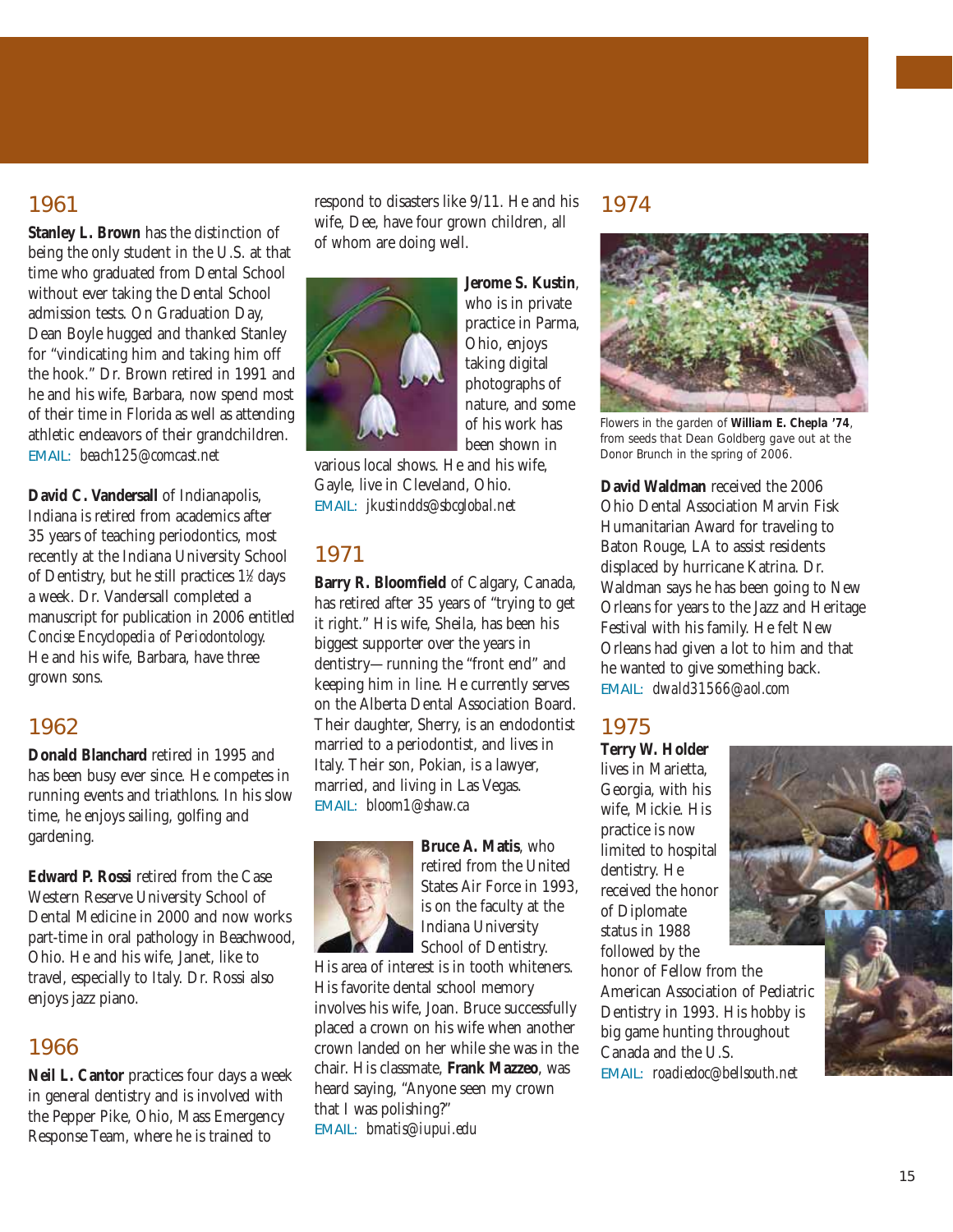

duty in 2005.

EMAIL: *elr@case.edu*

#### 1976

**Bill Morningstar** is currently the Chief of ACL Indian Health Service Hospital Dental Program in San Fidel, New Mexico. Dr. Morningstar has spent his entire dental career in public health, including twenty years of service in Indian Health Service clinics. He and his wife, Juana, love being grandparents. Their daughter worked for the CIA in Afghanistan for a nine-month tour of

**Ed Ruch** retired in 1997 from his oral surgery practice following multiple surgeries on his wrist, but stayed busy by remaining on the volunteer faculty at Case. He started a flower seed distribution company in 1998. Recently Ed opened a dental imaging center, "Toothpics," in Beachwood, Ohio. His wife, Terry, after putting Ed through dental school, went on to medical school at Case Western Reserve University and is a practicing neurosurgeon. They have four children.

**Michael Healey** has restored a 1928 Parker Carousel which he attached to his office. He recently integrated his practice with a pediatric practice. When not working, he enjoys skiing and boating. EMAIL: *mphpc@aol.com*

#### 1979

**Jed Best** was voted Vice President of the American College of Pediatric Dentists. Dr. Best lives and practices in New York, NY. EMAIL: *jedbest@nyc.rr.com*

#### 1981

**Donald Ahern** has been in private practice in Surrey, Maine, for the past twenty-five years. Dr. Ahern loves outdoor activities kayaking, water and snow skiing and farming. He is an assistant Scoutmaster, a faculty member of the University of Maine's Hygiene School, and a first aid instructor. He has four active children some of whom are considering the dental field for themselves someday. EMAIL: *donaldmahern@hotmail.com*

**Jerry Faist** has a state-of-the-art private general dentistry practice in Cleveland complete with computerized charts, cameras, and TVs for patients to view while being worked on. His practice includes cosmetic dentistry. He and his wife, Ann, have four children. Dr. Faist is involved with his church and enjoys biking and racquetball. EMAIL: *jlfaistdds@sbcglobal.net*

#### 1982

**Brad Knapp** is practicing dentistry in downtown Cleveland. He enjoys racing his 35-foot sailboat on Lake Erie, and traveling in Europe, South America, and in the



*(L to R) Francis Curd, Mario Pavicic and Marius Laniauskas*

**Francis M. Curd '77** and **Marius M. Laniauskas '80** were inducted as Fellows of the International College of Dentists, an honorary organization for the recognition of outstanding and meritorious service to the profession and community. **Mario Pavicic '92** nominated them for this honor. EMAIL: *Francis.Curd@unlv.edu*

United States. He and his wife, Cindy, live in Chesterland, Ohio, and have one child.

#### 1983

#### **Richard Bobulsky** is

currently in his 21st year of private practice in Parma, Ohio. He also received his periodontics training at



Case Western Reserve University and graduated in 1985. He and his wife Denise, have two daughters and a son. EMAIL: *rbobalou@aol.com*

#### 1986

**Roger Bartels** enjoys cycling, backpacking and wine making. He has his own private dental practice. He and his wife, Hilary, have two children. His classmate, **Steve Atkins,** reports that Dr. Bartels is an internationally ranked competitive biathlete and triathlete, who at one point was being introduced in races as "the fastest dentist in the world."

EMAIL: *rogbartels1@comcast.net*

**Laurie Brightman Gittess**, an orthodontist, is President of the South Florida Damon Study Club and recently become a Diplomate of the American Board of Orthodontists. She runs and works out every day! Her husband, **Robert Gittess '93**, is an endodontist. EMAIL: *lbgortho@aol.com*

**Jennifer L. Zoll** has had a solo pediatrics practice in Sylvania, Ohio, for the past 18 years. She scuba dives in Aruba and St. Martin in the Caribbean and is learning to golf. She is married to Thomas Kucera. EMAIL: *jzoll@accesstoledo.com*

#### 1989

**Mark Armstrong** received the 2006 Ohio Dental Association Marvin Fisk Humanitarian Award for traveling to Baton Rouge, LA, to assist residents displaced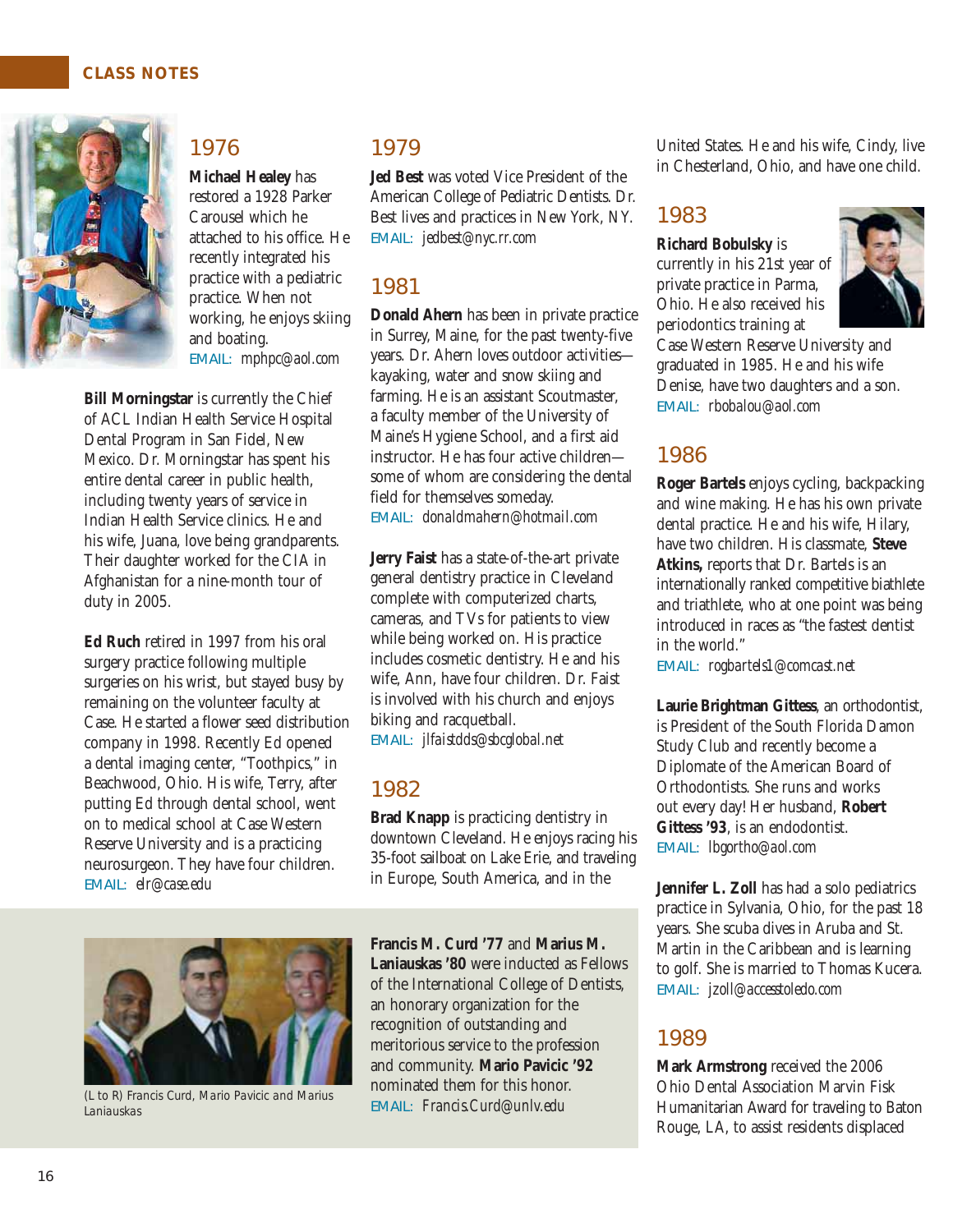by hurricane Katrina. Dr. Armstrong was impressed not only with people's gratitude, but also with the hospitality of the citizens of Baton Rouge. He tells of staying with a man who fed them and offered a key not only to his home but also to his car. EMAIL: *drteethaah@aol.com*

#### 1992

**E. Alexander Sulkowski** is the host of a TV show—*Let's Talk Healthy Pets.* He is also the CEO of Phoenix Nutritional Supplements LLC, an author and a lecturer.

EMAIL: *drxander@comcast.net*



**Marjan Roshangar** volunteers her services through the Smiles for Success Foundation, which assists women in transition from welfare to work who cannot afford the cost of dental care, and the

Donated Dental Services Program, which is a humanitarian service to the disabled, elderly and medically compromised. Dr. Roshangar and her husband live in Orange, CA.

EMAIL: *Dr.Roshangar@MyGentleDentist.net*

#### 1996

**John M. Hood** was preparing to purchase a dental practice in Jacksonville, Florida, in December 2004 when duty called active duty. Dr. Hood answered the call, serving for the next two years as a Navy Reserve Dentist at Marine Corps Air Station Cherry Point in Havlock, North Carolina. "I was treated very well. I was never afraid of being blown up on my way home from work," he notes. "The ones who are overseas, they're the real heroes." Demobilized in October 2006, Dr. Hood is currently working at the VA Clinic in Pensacola, Florida. EMAIL: *jmhood01@earthlink.net*

**Charissa McCune** enjoys parenting (four children in 37 months), working parttime as an orthodontist in a practice with pediatric dentists, and building a new home. She met her husband, **Greg '97**, across the aisle in the clinic. She then passed down all her remaining crowns and restorations to him. Her classmate, **John Carlozzi**, was the best man in their wedding.

**Jeffrey Rosenthal** was featured in his local newspaper in October for his efforts to provide free "toothprints" for area children. Dr. Rosenthal, owner of West Chester Dentistry, in Geauga County, Ohio, began offering the "toothprints" through local schools in 2005. The prints, which also include a record of children's DNA, offer law enforcement a vital tool in the battle to locate and identify lost or kidnapped children. "It's something I do for my own kids," he was reported as saying. "So I can definitely see why any parents would want to have the same opportunity."

#### 1997

**Kimberly C. Blakeslee** and her husband, John, welcomed their daughter, Bree Elizabeth, on May 23, 2006. Their sons, Brian and Brad, are happy to have a little sister.



### IN MEMORIAM

We mourn the loss of these School of Dental Medicine Alumni and extend heartfelt condolences to their loved ones.

Edward S. Ciprus, D.D.S. '52 George E. Deeley, D.D.S. '35 Wade L. Hill, D.D.S. '77 Willard D. Holton, D.D.S. '66 David E. Howell, D.D.S. '51 Finn F. L'Orange, D.D.S. '38 Robert A. Kalina, D.D.S. '62 Joseph E. Nagy, D.D.S. '51 Alfonzo B. Owens II, D.D.S. '48 Peter N. Peponis, D.D.S. '49 Richens W. Post, D.D.S. '66 Richard E. Rush, D.D.S. '63 Rinardo Scarso, D.D.S. '58 Henry F. Sloan, D.D.S. '45 Michael S. Socha D.D.S. '56 William G. Sprague, D.D.S. '47 Delmont W. Stephens, D.D.S. '35 Albert Stewart, D.D.S. '43 Warren D. Tayor, Jr., D.D.S. '54

### **CORRECTIONS** TO SUMMER ISSUE 2006

We incorrectly listed William M. Novince, Jr. '68 as deceased. We apologize for this error.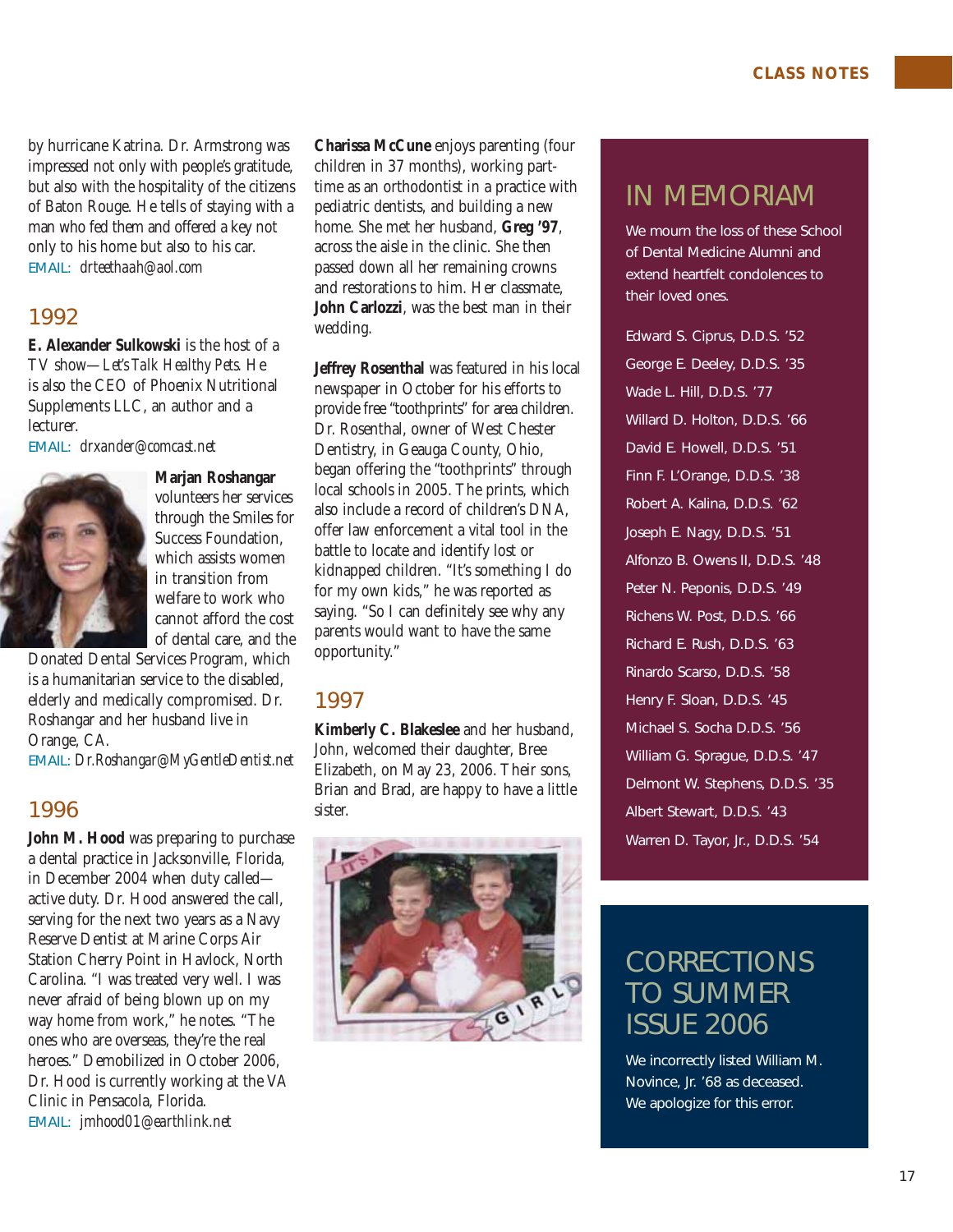#### **CLASS NOTES**

#### **Faisal Quereshy**

graduated from the Oral Surgery program in 1997 and presently is a valuable part of the faculty at Case Western Reserve University School of



Dental Medicine. In April 2006, he became certified by the American Board of Cosmetic Surgery. Dr. Quereshy is the owner of Visage Surgery Center where his primary focus is on facial cosmetic surgery. EMAIL: *faq@case.edu*

#### 2000

**Trevor H. Keller** graduated from Pediatric Dentistry residency in 2000. He opened his own Pediatric Dental Practice on October 2, 2006, in Catskill, NY. EMAIL: *trevorhkeller@hotmail.com*

#### 2001

**Bryan Harju** is enjoying his solo practice in Troy, Michigan, a practice he purchased in 2002. He is in the process of building a new office building. His family practice does both restorative and aesthetic dentistry. He and wife, Rebecca, stay active with two young children.

EMAIL: *bharju@woh.rr.com*

**Charles J. Pereversoff, Jr.,** is in private practice in Edmonton, Alberta, as well as serving part time as an emergency room dentist treating facial traumas and acute infections. He likes skiing, fishing, whitewater rafting, mountain biking, and traveling. He is still single—"having too much fun!"

EMAIL: *charlesjp2@hotmail.com*

### SCHOOL OF DENTAL MEDICINE

### Case Western Reserve University Honor Roll of Donors

Our apologies for the following omissions from the 2006 Honor Roll of Donors publication:

**Partners in Progress II (\$2,000 a year for 3 years)**  Neil J. Kogan, D.D.S. '80

**Partners in Progress I (\$1,000 a year for 3 years)**  Katharine Schultz Rockman, D.D.S. '79

Thank you so much for your continued support of the School!



**Gretchen M. Bush** recently purchased a private practice in Brighton, NY. She is planning a summer 2007 wedding. EMAIL: *gbushdds@yahoo.com*

**Joseph C. Wigfield** completed his naval service in 2005. He purchased a practice in September 2005 in Magnolia, OH. Dr. Wigfield and his wife, Lisa, have two children with a third due in February 2007. EMAIL: *navydntst@aol.com*

#### **Sally Park** and

husband, Gene, have two beautiful boys. Since receiving her orthodontics degree in 2001, she has opened a practice in Wayne, NJ. She laughingly



says all the hard work, pain and suffering has really paid off.

EMAIL: *sally\_park2001@yahoo.com*

#### 2003

**Sheri L. Lefty** started her own dental practice in Medina, Ohio, in July 2005. Dr. Lefty and her husband, Greg, live in Medina. Her husband works for Ernst & Young in Cleveland. EMAIL: *drlefty@adelphia.net*

**Marcus E. Peterson** completed three years of active duty in the Navy aboard USS Austin LPD-4 deployed to the Persian Gulf. He and his wife, Dawn, live in Klamath Falls, Oregon, where he recently purchased a private practice. EMAIL: *tardfinger@hotmail.com*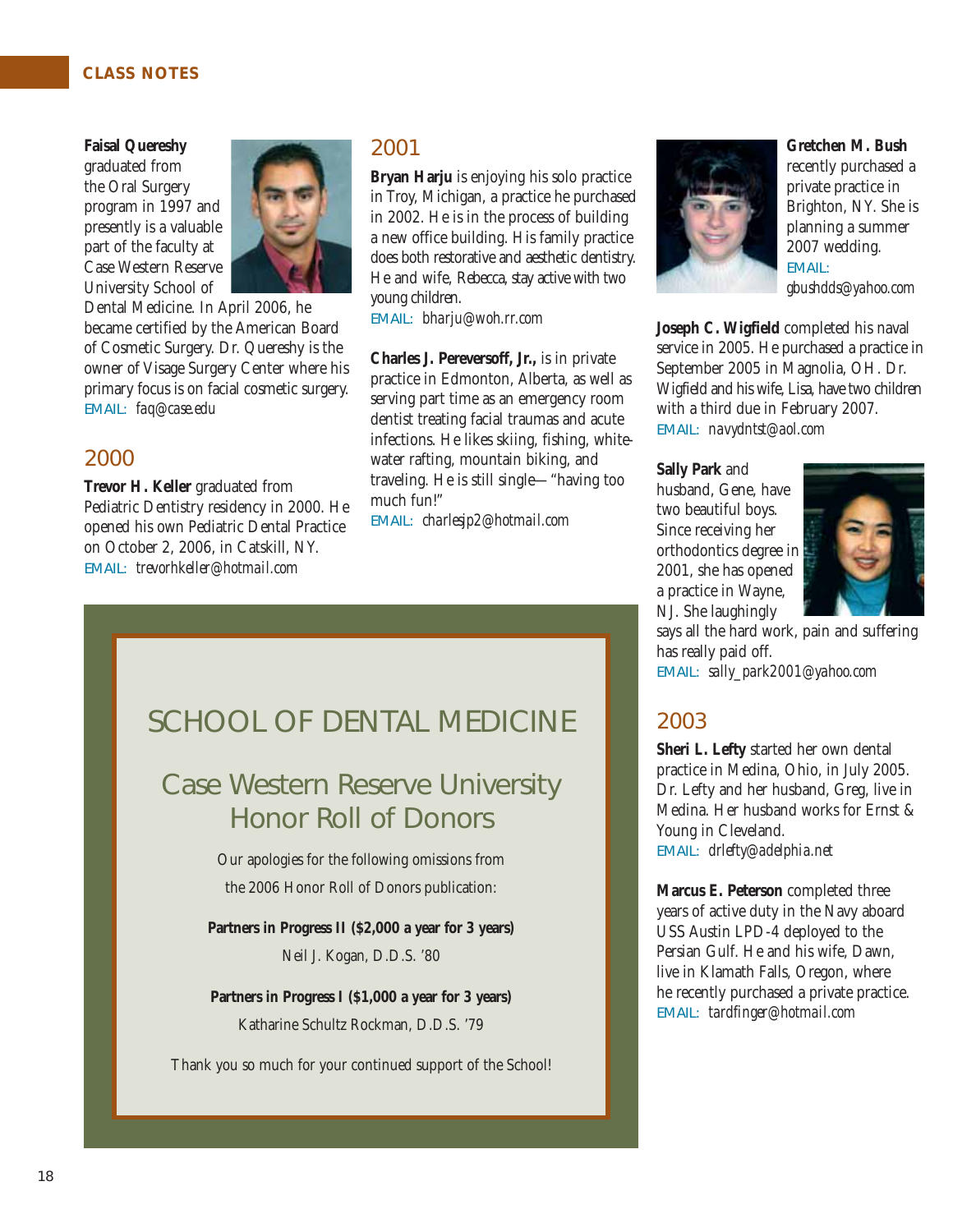

# FACULTY SPOTLIGHT: LOUIS CASTELLARIN

#### **LOUIS CASTELLARIN, ASSOCIATE PROFESSOR OF THE DEPARTMENT OF COMPREHENSIVE CARE**

One of the reasons Associate Professor Louis Castellarin loves teaching is also a reason he loves practicing dentistry: both allow him to see the fruits of his labor. "It's beautiful seeing the light go on in a student, when he or she sees instruction given in the classroom come into action in the clinic," says the Marquette University Dental School graduate who came to Case Western Reserve University part-time in 1963. He has been at the School full-time since 1972.



*Dr. Castellarin consults with student Darren Norby on a difficult case.*

Helping students to apply classroom learning to real-life scenarios comes naturally to Dr. Castellarin, who directs the Removable Partial Denture course and lectures in the Complete Denture course. "I want to see students get the very best education they can," he adds. "I like working with young people. It keeps me young, it keeps me thinking young."

While quick with a joke, Dr. Castellarin is a demanding teacher who brooks no nonsense and by his own accounting can be "gruff" in the face of a stupid question, but he says, "If there's anything students will say about me—whether they agree with me or not—I'm fair in everything that I do."

Students respect Dr. Castellarin for his knowledge, his hands-on know-how. "He is really good about sitting down with you and explaining the practical application in the lab," says Darren Norby, a third-year student from Fallon, Nevada. Reflecting on some tough cases he worked on with his professor, Mr. Norby adds, "He gives you enough to get started, and then he lets you struggle with a case. But when you get stumped, he's right there to help."

His expertise and high standards have also earned Dr. Castellarin the respect of his colleagues. "We work very well together. I have learned an awful lot from working with him," says Associate Professor Jack Love '58, who directs the Complete Dentures course and lectures in Dr. Castellarin's Partial Dentures course. "He's an expert in the field of removable prosthetics." Dr. Love believes that for all his colleague's expertise, his greatest contribution may lie in "his willingness to jump in and solve problems" with students. "One thing that's always impressed me," notes Dr. Love, "even when his door is closed, if a student knocks on the door and needs help, he always says, 'Come in.'" Dr. Castellarin's reputation for high standards

holds him in good stead in the many other roles he plays at the Dental School. He is in charge of remedial dentistry, which includes overseeing foreign dentists who come to Case Western Reserve University for third or fourth year programs. Moreover, graduates of various dental schools who have failed their boards three times have a 98% pass rate after remedial training under Dr. Castellarin's supervision. And he also oversees remediation for those dentists who have had their license suspended by the state for deficiencies ranging from faulty techniques or record-keeping to ethical breaches. "They are often belligerent at first," Dr. Castellarin says of these latter reluctant students. "But they quickly see the value. In fact, it increases their income when they complete the course. They finish with more new techniques, better practice management skills, and they are more cost-effective in their practice."

A private man, Dr. Castellarin does not speak much of his private affairs, but the photos on his office wall reveal a man dedicated to his family and—he is a dentist, after all—to the occasional round of golf at Canterbury Golf Club.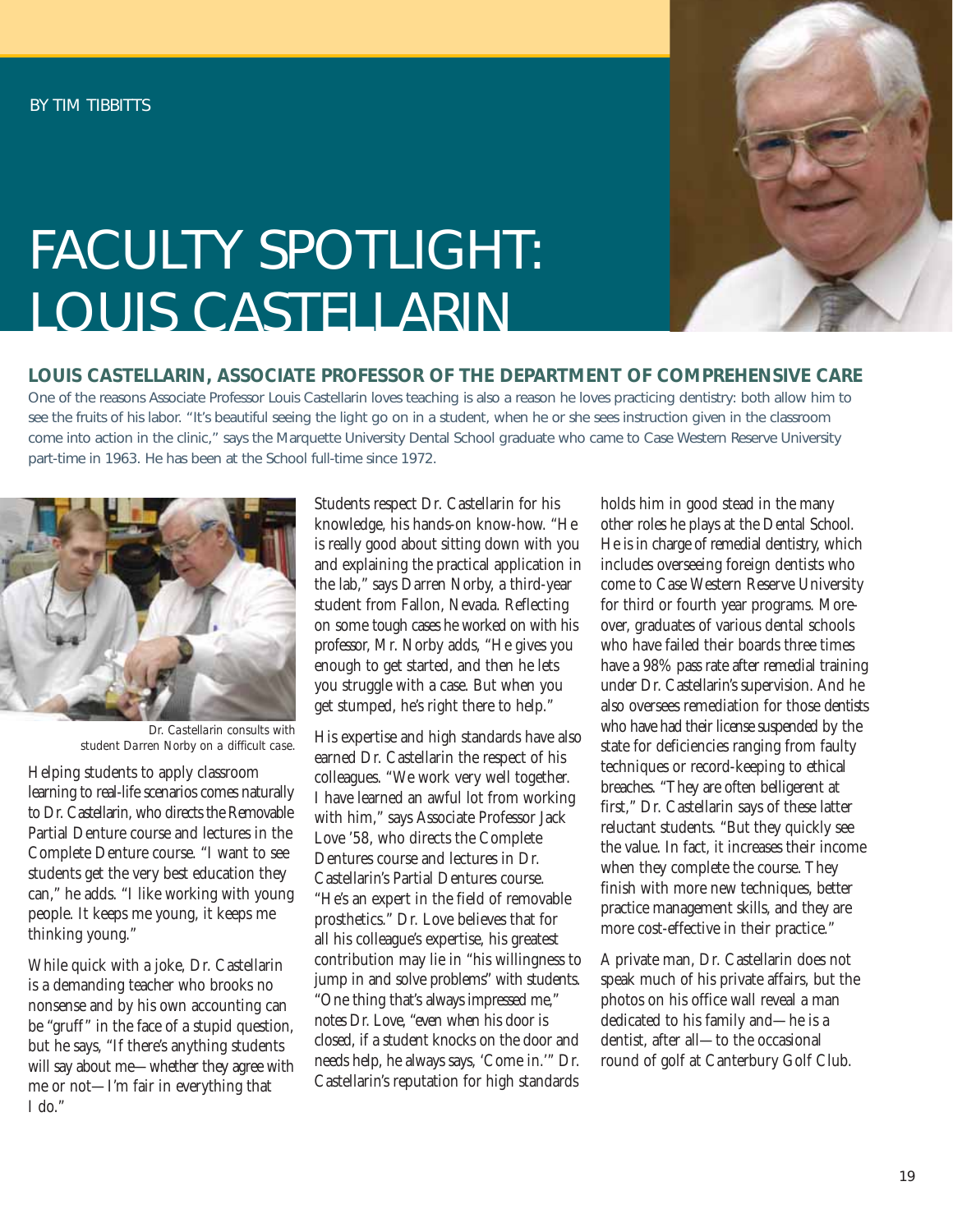### A GIFT THAT LASTS

#### **A WILL COMMITMENT FOR SCHOLARSHIPS**

Jim Goodwill '71, an oral surgeon at Christiana Care Hospital in Wilmington, Delaware, has made a generous gift to the Case Western Reserve University School of Dental Medicine in the form of a will commitment. The gift, which Dr. Goodwill intends to be used for scholarships, is unrestricted, and can be used at the discretion of the School. "Scholarships in my mind are important," Dr. Goodwill said. "But I didn't want to tie anybody's hands."

A member of the first class of students to graduate from the then newly merged/ named Case Western Reserve University, Dr. Goodwill believes he is the first Delaware native to graduate from the School, and his gift to the school indicates a preference for scholarship candidates from Delaware candidates when possible.

Since Delaware did not have a dental school, many would-be dentists from his area chose dental schools in Philadelphia. Dr. Goodwill chose to come to Cleveland instead, and he is very glad he did.

"The education I got at Case Western Reserve University was one of my best experiences," he said. "Because of the philosophy of the school and the quality of the education I received there."

Dr. Goodwill recalls that on his first day of dental school Dean Paul Boyle addressed the class. "There are 67 students in this class," Dean Boyle said. "I expect all 67 of you to be here in four years." These words were reassuring to Dr. Goodwill,

who was hearing from friends at other schools that they were getting the stereotypical 'Look to your left, look to your



*Jim Goodwill '71 in Chadds Ford, Pennsylvania*

right…one of these people will not be here in four years' speeches. "They wanted to see me in four years," recalls Dr. Goodwill. "I was pleased by that."

After graduation he completed a residency in oral surgery, then joined the practice of which he is now the senior partner. Three decades later, he still loves the work, but he has cut back to three days a week in the office. The other four days he spends at a vacation home in Rehoboth Beach, Delaware.

Active in the community, Dr. Goodwill serves on the boards of both the Pennsylvania Ballet (Philadelphia is only 30 miles from Wilmington) and Dance Affiliates, a dance company affiliated with the University of Pennsylvania.

Dr. Goodwill believes philanthropy is a responsibility. "It's important to give with whatever means you have," he explained.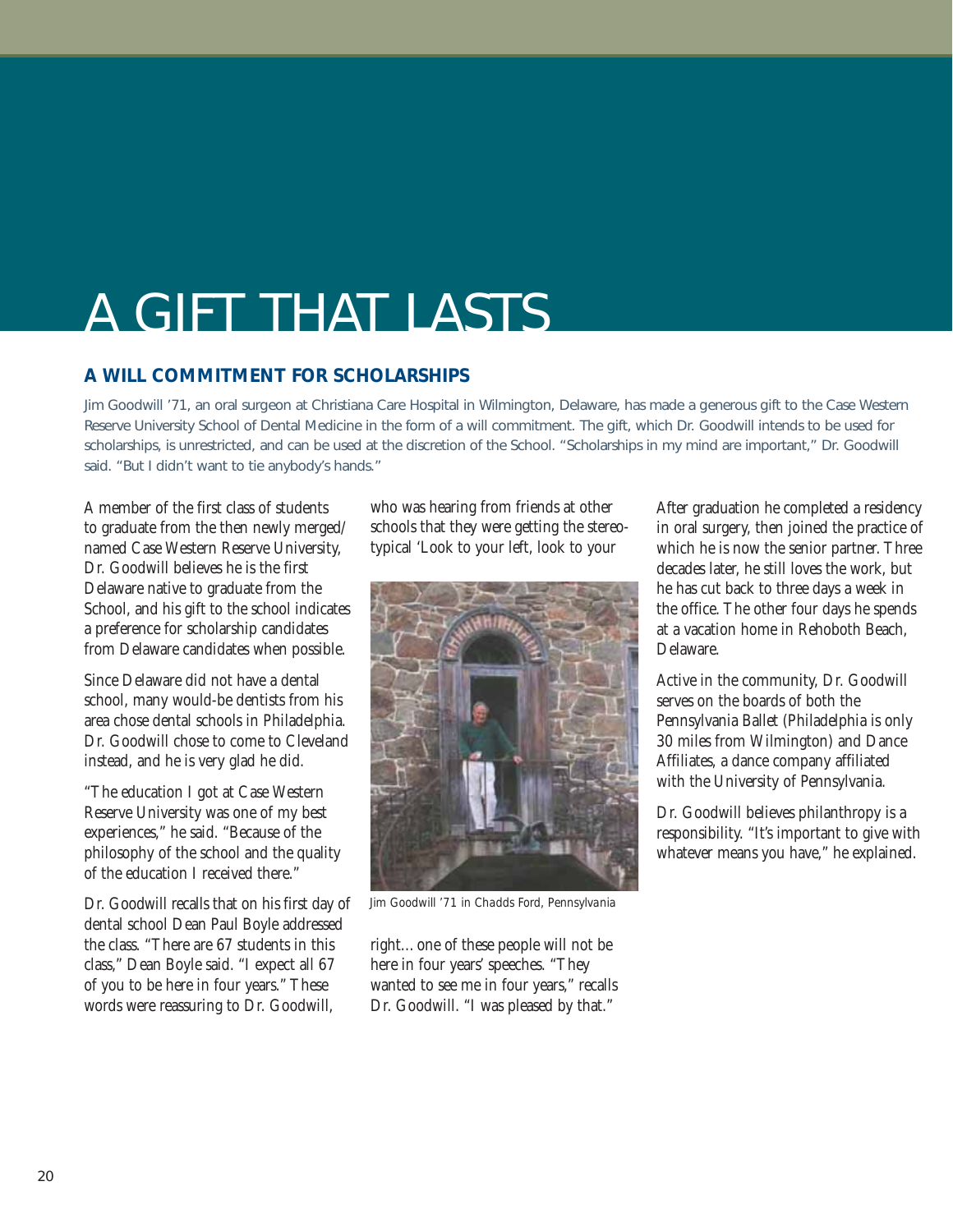# GIFT PLANNING

#### **SOME THOUGHTS ON AVOIDING CAPITAL GAINS**

Now that Congress has extended the 15% tax rate on long-term capital gains and most ordinary dividends through 2010, you might feel that avoiding capital gains is no longer a critical issue. It still is, however.

Most states levy a capital gains tax. Generally the rates are about 5% (although some are zero and some are as high as 10%). Do you consider losing 20% of your capital to federal and state capital gains taxes meaningful?

The federal capital gains rate is 28% for collectibles. The Internal Revenue Code includes in its definition of collectibles: any work of art, any rug or antique, most metals, any gem, any stamp, and most coins. Combine the federal rate and state rate on long-term capital gains and you will be out-of-pocket about 33% of your capital when you sell a collectible.

The federal capital gains rates is 25% on the portion of the gain that is due to depreciation of real estate (because depreciation reduces your tax-cost basis). If you sell commercial or rental property, you could end up paying a combined federal and state capital gain rate of 30% on the amount depreciated.

The bottom line is that you still stand to lose from one-fifth to one-third of your capital when you sell an asset for which you must report long-term capital gains on your income tax returns.

Donating a long-term capital gain asset outright to the Case Western Reserve University School of Dental Medicine, however, is completely free of capital gains taxes. And, if you donate stock or real estate, you can deduct 100% of that asset's market value on your federal income tax return. Note, however, if you donate collectibles, your deduction may be limited to your cost. It depends on whether the School can use your donation to further its teaching purposes.

The point is you are recognized for having donated 100% of your asset value and you avail yourself of an income tax deduction. When you do the math, the combination of tax avoidance and tax deduction can save you a considerable amount.

Example: John, an Ohio resident, donates \$100,000 in appreciated securities that cost him \$50,000. He avoids paying combined federal and Ohio long-term capital gains taxes equal to 22.5% of \$50,000, or \$11,250. He deducts \$100,000 from his federal income taxes which saves him \$33,000 because his normal income tax rate is 33%. John's total savings is \$44,250 so his out-ofpocket donation is \$55,750. Yet the School of Dental Medicine credits him for and actually uses \$100,000, the full amount of his donation.

In addition to the advantages of avoiding capital gains and taking an income tax deduction, donating a long-term capital gain asset as a planned gift to the School has one additional advantage: income for you. But that's a story for another article. Until then, if you wish to consider donating an appreciated asset to the



School of Dental Medicine and have questions, please do not hesitate to call the Office of Development and Alumni Relations at (216) 368-3480 or (877) 468-1436 or visit http://www.case.edu/development/ planned/.

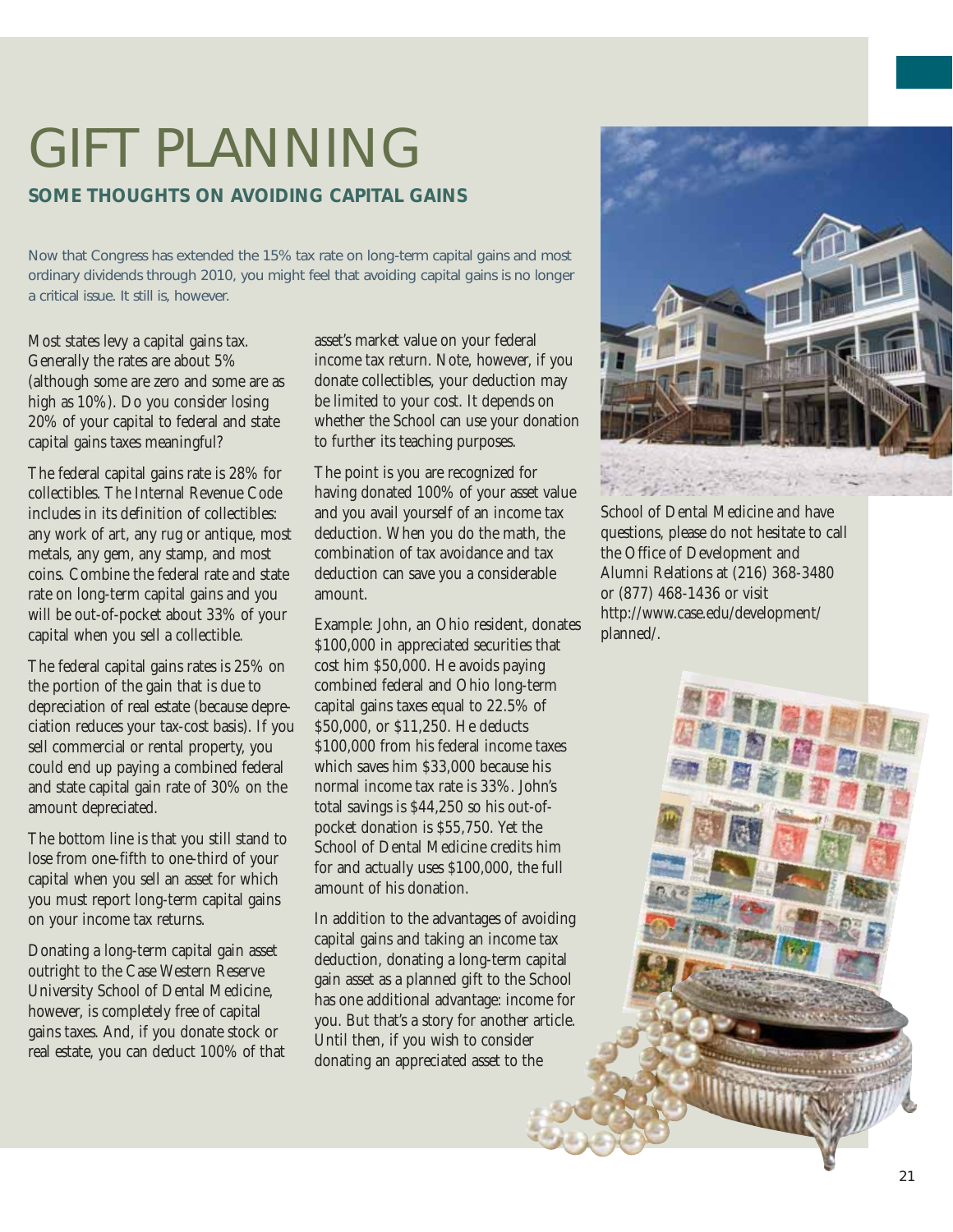# RESULTS OF THE REUNION CHALLENGE 2006

Reunion Weekend, May 19 and 20, 2006, was a chance to reminisce, renew friendships and reflect upon an important milestone in your lives. It was also a chance to give back to the place that provided your entry point into the field of dentistry.

All gifts received between July 1, 2005 and June 30, 2006 counted toward your class giving total.

Many of you responded generously to our Reunion Giving Challenge and we are most appreciative. It's a special time for the School as the second phase of the Dean's vision for "building a new dental school within the old walls" becomes a reality. Your gifts help make this vision a reality. **Thank you!** 

Four documents of the phase and provided year-hitly point into the hite of dentisty.<br>
All gifts received between July 1, 2005<br>
Many of you responded generously to our<br>
Many of you responded generously to our<br>
Reunion Givin Your donation directly supports our dental students in a number of ways. With the expense of dental education quickly rising above what we receive from tuition, and research costs far exceeding what we acquire from grants, the school depends on alumni and friends like you to make up the difference. We appreciate your support.

> A new honor was added to the Reunion Giving Challenge this year. The class with the highest giving total amount wins the Reunion Giving

Challenge Plaque. The **Class of 1971** has won this great honor with a total class giving of \$120,420—CONGRATULATIONS!!! The plaque is on display at the dental school.

Percentage Increase in the Number of Donors 1st place: Class of 1951 – 81% increase 2nd place: Class of 1956 – 70% increase

Percentage Increase in Total Commitments

1st place: Class of 1971 – 939% increase 2nd place: Class of 1966 – 109% increase

|               |     |                | Degree Year # of Active Alumni # of 2005 Donors Total 2005 Commitments # of 2006 Donors Total 2006 Commitments |                  |              |
|---------------|-----|----------------|----------------------------------------------------------------------------------------------------------------|------------------|--------------|
| 1946          | 22  | $\overline{5}$ | \$1,310.00                                                                                                     | $\boldsymbol{6}$ | \$1,885.00   |
| 1951          | 29  | 11             | \$4,485.00                                                                                                     | 20               | \$2,500.00   |
| 1956          | 45  | 10             | \$4,723.52                                                                                                     | 17               | \$7,400.00   |
| 1961          | 42  | 10             | \$4,350.00                                                                                                     | 11               | \$4,350.00   |
| 1966          | 52  | 13             | \$7,100.00                                                                                                     | 11               | \$14,850.00  |
| 1971          | 62  | 21             | \$11,595.00                                                                                                    | 24               | \$120,420.00 |
| 1976          | 93  | 37             | \$41,755.00                                                                                                    | 37               | \$18,105.00  |
| 1981          | 98  | 39             | \$20,525.00                                                                                                    | 42               | \$30,162.87  |
| 1986          | 101 | 25             | \$9,925.00                                                                                                     | 28               | \$12,425.00  |
| 1991          | 52  | 12             | \$6,650.00                                                                                                     | $6\phantom{.}6$  | \$4,450.00   |
| 1996          | 58  | 8              | \$2,238.00                                                                                                     | $\overline{5}$   | \$951.00     |
| 2001          | 72  | 11             | \$3,550.00                                                                                                     | 8                | \$1,875.00   |
| <b>Totals</b> | 726 | 202            | \$118,206.52                                                                                                   | 215              | \$219,373.87 |

#### **REUNION GIVING CHALLENGE JULY 2005– JUNE 2006**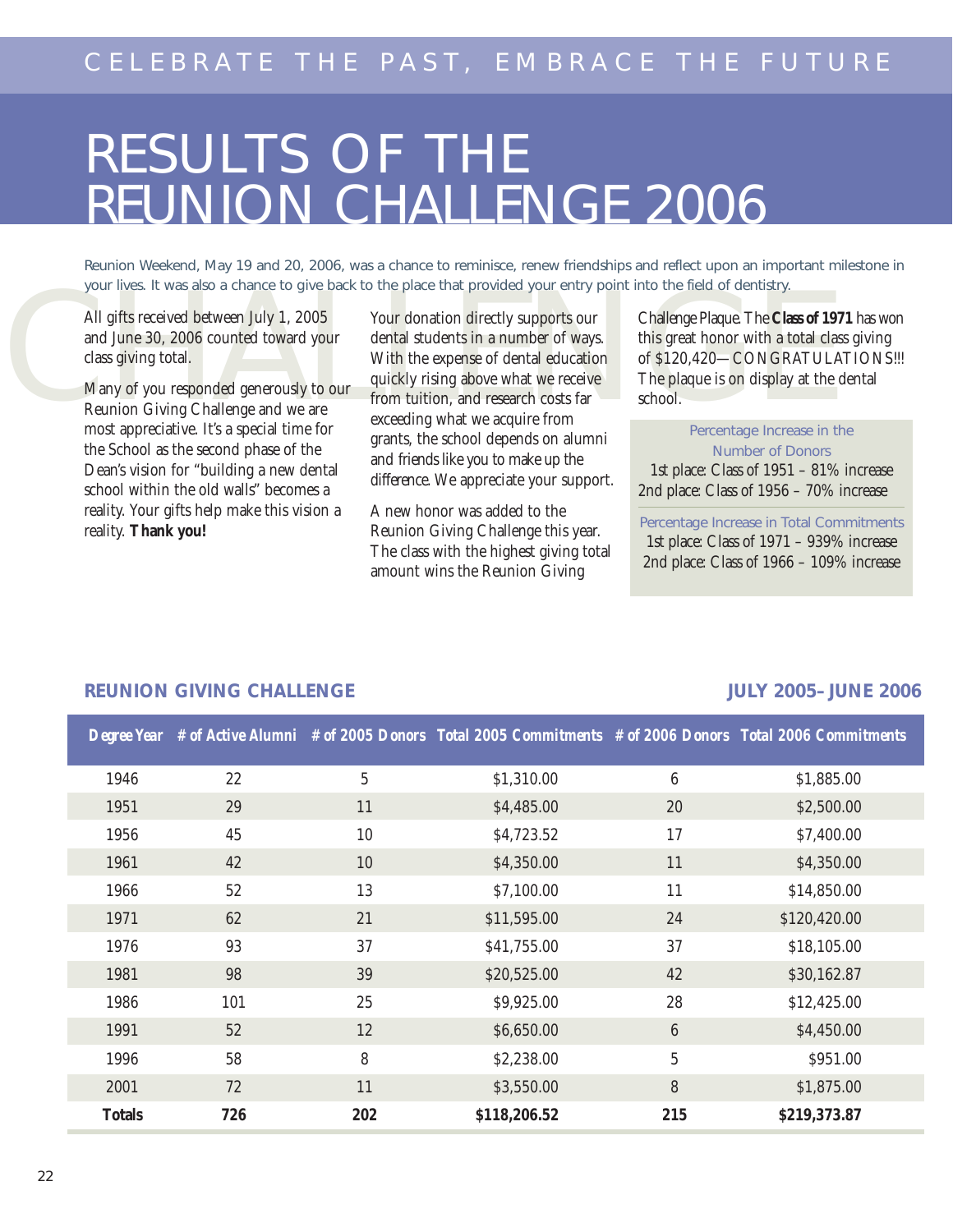### School of Dental Medicine ReunionWeekend 2007 Friday, May 18 – Sunday, May 20

#### CELEBRATE THE PAST, EMBRACE THE FUTURE



### Serving the Reunion Classes of:

1932 1937 1942 1947 1952 1957 1962 1967 1972 1977 1982 1987 1992 1997 2002

We are looking forward to a successful and enjoyable Reunion Weekend 2007 and hope that you will be returning to the School of Dental Medicine in May to visit with your classmates, the dean, and faculty. For many of you, the school has seen dramatic changes since your last visit.

Email us at dentalalumni@case.edu with your email address so your class representatives can contact you with details about your class celebration.

**Friday, May 18th** Welcome Back Reception 5:00 p.m. – 7:30 p.m. *The Cleveland Marriott at Key Center, downtown Cleveland Class photos to be taken during this time.*

**Class Dinners** 7:00 p.m. and 8:00 p.m. *Your class representatives will let you know the plans.*

# Weekend Plans

**Saturday, May 19th** Continuing Education Course (2 CEUs) 8:30 a.m. – 11:00 a.m. Presented by Mario Pavicic, D.D.S. '92 Hi-Tech Dentistry for the Entire Team: Tools Every Office Needs *The Wolstein Research Building on campus*

**Walking Tour of the Dental School** 11:00 a.m. – 12:00 p.m. **Dean's Lunch** 11:30 a.m. – 1:30 p.m. *Biomedical Research Building on campus*

#### **Cooking Demonstration and Lunch**

11:30 a.m. – 1:30 p.m. *The Cleveland Marriott at Key Center*

**Hospitality Suite**  12:00 p.m. – 6:30 p.m. *The Cleveland Marriott at Key Center*

**Cocktail Reception & Gala Awards Dinner** 6:30 p.m. – 9:30 p.m *honoring the 2007 Distinguished Alumnus of the Year,* Earl Willhoit '57 *The Club at Key Center*

**Sunday, May 20th**  Commencement 2:00 p.m. *Church of the Covenant on campus*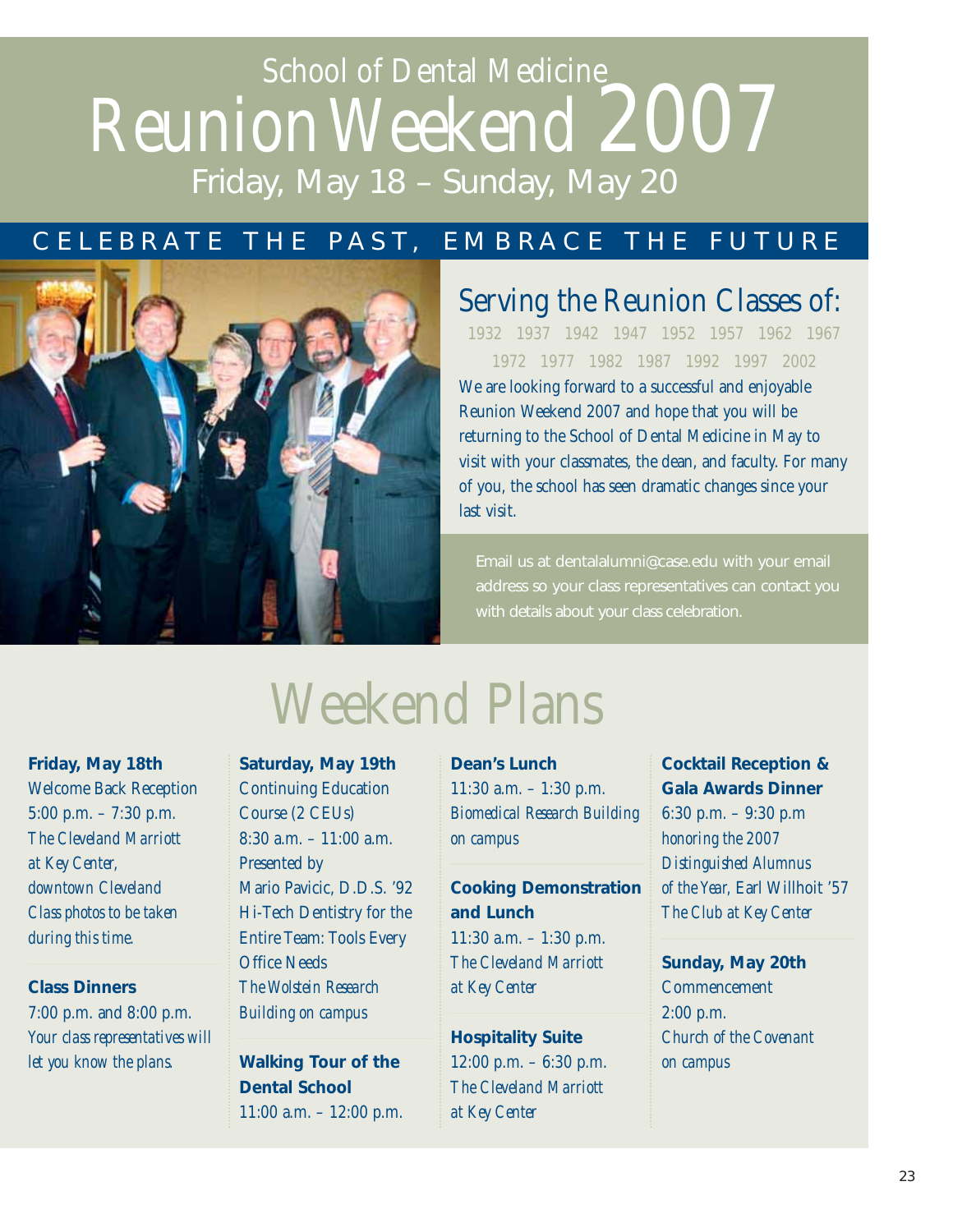# PRECEPTOR CORNER

BY MARIO PAVICIC '92



As 2006 rolled to an end at the School of Dental Medicine, we looked back on another year of great accomplishments and camaraderie in the "World of the Preceptor."

Over the last six months, we have traveled as a group and heard much. It started in July when we traveled to the Ivoclar/Vivadent U.S. headquarters in Buffalo to learn about their "Blueline" denture teeth. They also gave us a hands-on course in denture set-ups and the Accu-dent denture impression technique. However, the highlight for some of us was the ride up in Dr. John Blazar's RV. The next event was held here at the School in August. It was the first joint restorative conference with Ohio State University, and we were honored to have a lecture about the aesthetic restoration of implants by Dr. Sonia Leziy from Vancouver, British Columbia. More than 20 instructors from OSU took a bus trip to Cleveland. We hope this is the start of many more collaborations with our neighbors from the south. As we headed into fall, we welcomed back Dr. Didier Dietschi from Geneva, Switzerland, for an evening course about aesthetic and adhesive dentistry. We ended the year with a bash as we listened to Dr. Robert Winter from California discuss interdisciplinary approaches to treatment planning clinical procedures and esthetic dentistry. We then raced to see OSU play Michigan. On some personal notes we would like to say "best wishes" to two friends, who left Cleveland for "higher" and "warmer" pastures. Preceptor Dr. Santiago Moncayo headed off to Denver, and Dr. Francis Curd went to Las Vegas. We would also like to welcome Dr. Zina Kaleinikova to our team of preceptors. Dr. Kaleinikova is an Ohio State-trained fixed prosthodontist who also did a fellowship in implant dentistry. We congratulate her and Dr. Alfredo Hernandez (already on staff) on their marriage. Our next "big" event is the Periodontics & Restorative meeting in June in Boston, but I am sure we have many other surprises in between. Good luck to our graduating seniors.

E-MAIL: *pavicic@sbcglobal.net*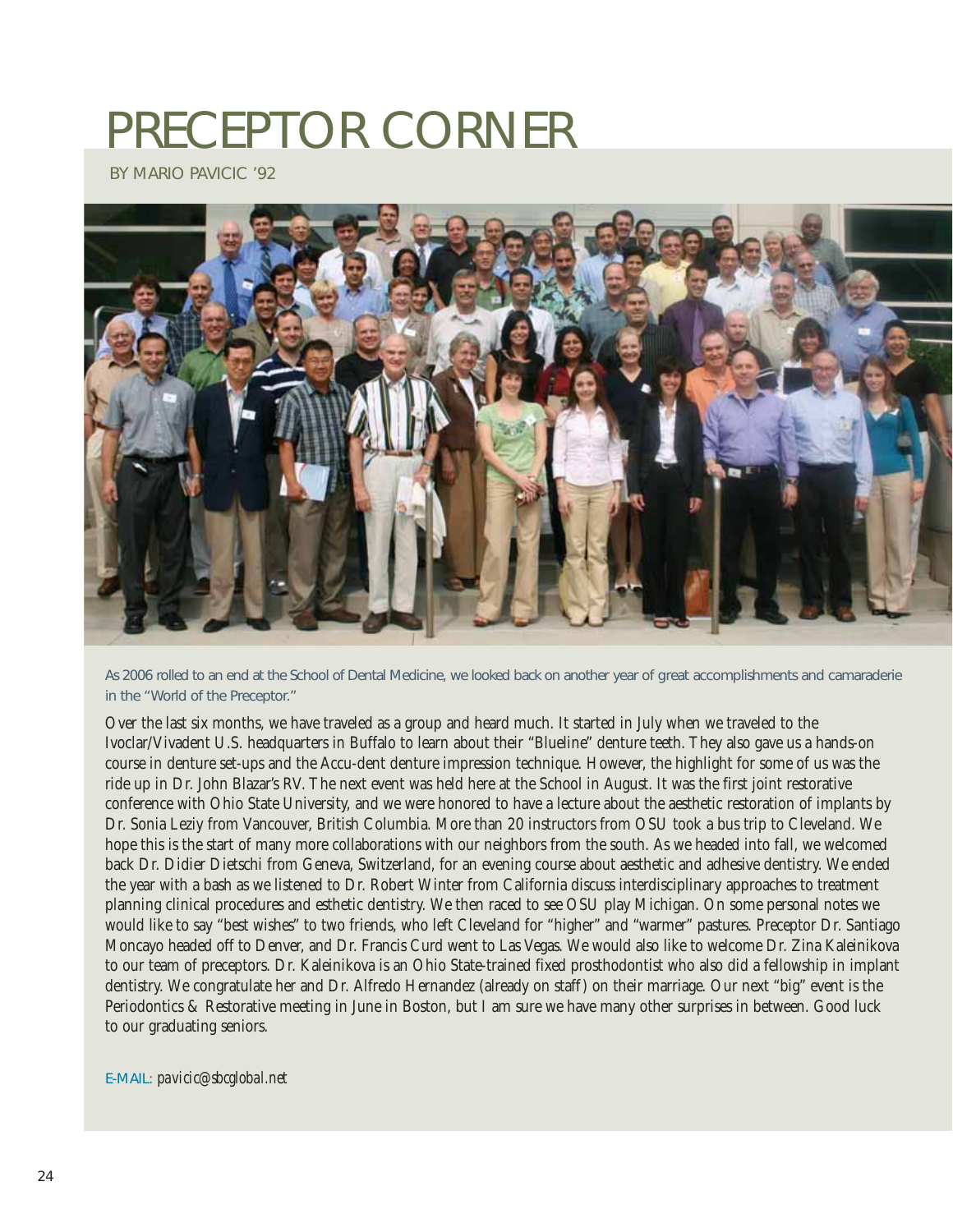### THE GREATER CLEVELAND DENTAL SOCIETY AND CASE SCHOOL OF DENTAL MEDICINE JOINT CONTINUING EDUCATION PROGRAM



**For more information go to www.gcds.org or call (440) 717-1891.**

| CODE#    | <b>DATE</b>            | <b>SPEAKER</b>            | <b>DESCRIPTION</b>                |
|----------|------------------------|---------------------------|-----------------------------------|
| $2 - 07$ | 5/23/2007<br>Wednesday | Dr. Michael Glick         | <b>Medically Complex Patients</b> |
| $3-07$   | 10/19/2007<br>Friday   | Dr. Karl Hegyi            | <b>Biomechanical Factors</b>      |
| $4 - 07$ | Wednesday 12/12/2007   | <b>TBA</b>                | Substance Abuse                   |
| $4 - 07$ | Wednesday 12/12/2007   | TBA                       | Infection Control (OSHA)          |
| $5-07$   | Wednesday 12/19/2007   | Various * Seating Limited | "Last Chance" Clinic Day          |

|          | <b>2007 FEE STRUCTURE:</b>           | <b>SPECIAL PRICES:</b>                               |  |  |
|----------|--------------------------------------|------------------------------------------------------|--|--|
| $2 - 07$ | Glick (ADA Mbr \$225/ Non-Mbr \$265) | Retired Dentists - \$140                             |  |  |
| $3-07$   | Hegyi (ADA Mbr \$150/ Non Mbr \$190) | Staff & Lab Techs - \$150                            |  |  |
| $4 - 07$ | OSHA/ Substance Abuse (\$100 each)   | Residents/Students - FREE                            |  |  |
| $5-07$   | "Last Chance" Clinic Day (\$50)      | * ADD \$50 if registering within 30 days of a course |  |  |